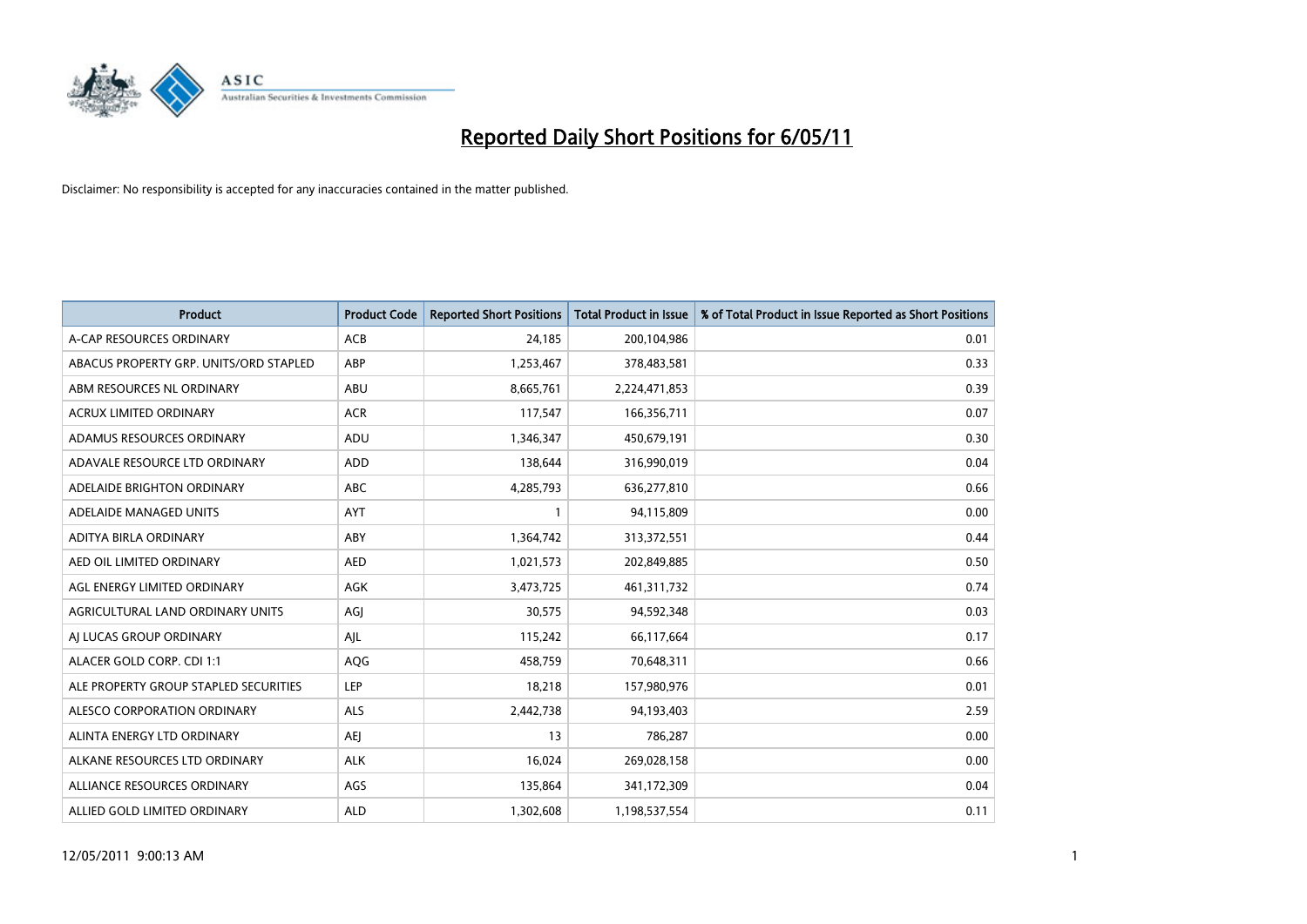

| <b>Product</b>                          | <b>Product Code</b> | <b>Reported Short Positions</b> | <b>Total Product in Issue</b> | % of Total Product in Issue Reported as Short Positions |
|-----------------------------------------|---------------------|---------------------------------|-------------------------------|---------------------------------------------------------|
| ALTONA MINING LTD ORDINARY              | <b>AOH</b>          | 500,000                         | 472,133,029                   | 0.11                                                    |
| ALUMINA LIMITED ORDINARY                | <b>AWC</b>          | 19,749,093                      | 2,440,196,187                 | 0.82                                                    |
| AMADEUS ENERGY ORDINARY                 | AMU                 | 454.000                         | 300,288,855                   | 0.15                                                    |
| AMALGAMATED HOLDINGS ORDINARY           | AHD                 | 15,309                          | 157,461,063                   | 0.01                                                    |
| AMCOR LIMITED ORDINARY                  | <b>AMC</b>          | 8,253,551                       | 1,227,383,880                 | 0.64                                                    |
| AMP LIMITED ORDINARY                    | AMP                 | 8,205,714                       | 2,789,686,764                 | 0.29                                                    |
| AMPELLA MINING ORDINARY                 | <b>AMX</b>          | 347,668                         | 203,285,108                   | 0.17                                                    |
| ANGLOGOLD ASHANTI CDI 5:1               | AGG                 | $\overline{2}$                  | 89,207,765                    | 0.00                                                    |
| ANSELL LIMITED ORDINARY                 | <b>ANN</b>          | 3,710,140                       | 133,011,550                   | 2.80                                                    |
| ANTARES ENERGY LTD ORDINARY             | <b>AZZ</b>          | 101,632                         | 275,500,000                   | 0.04                                                    |
| ANZ BANKING GRP LTD ORDINARY            | ANZ                 | 5,651,685                       | 2,596,524,283                 | 0.18                                                    |
| APA GROUP STAPLED SECURITIES            | <b>APA</b>          | 6,323,151                       | 556,193,951                   | 1.13                                                    |
| APEX MINERALS NL ORDINARY               | <b>AXM</b>          | 885,146                         | 5,550,243,713                 | 0.02                                                    |
| APN EUROPEAN RETAIL UNITS STAPLED SEC.  | <b>AEZ</b>          | 11,832                          | 544,910,660                   | 0.00                                                    |
| APN NEWS & MEDIA ORDINARY               | <b>APN</b>          | 23,043,392                      | 618,568,292                   | 3.72                                                    |
| AQUARIUS PLATINUM. ORDINARY             | <b>AQP</b>          | 1,528,315                       | 470,070,802                   | 0.31                                                    |
| AQUILA RESOURCES ORDINARY               | <b>AQA</b>          | 3,999,522                       | 374,368,499                   | 1.11                                                    |
| ARAFURA RESOURCE LTD ORDINARY           | <b>ARU</b>          | 5,410,283                       | 367,980,342                   | 1.49                                                    |
| ARB CORPORATION ORDINARY                | <b>ARP</b>          | 8,342                           | 72,481,302                    | 0.00                                                    |
| ARDENT LEISURE GROUP STAPLED SECURITIES | AAD                 | 466.334                         | 318,147,978                   | 0.14                                                    |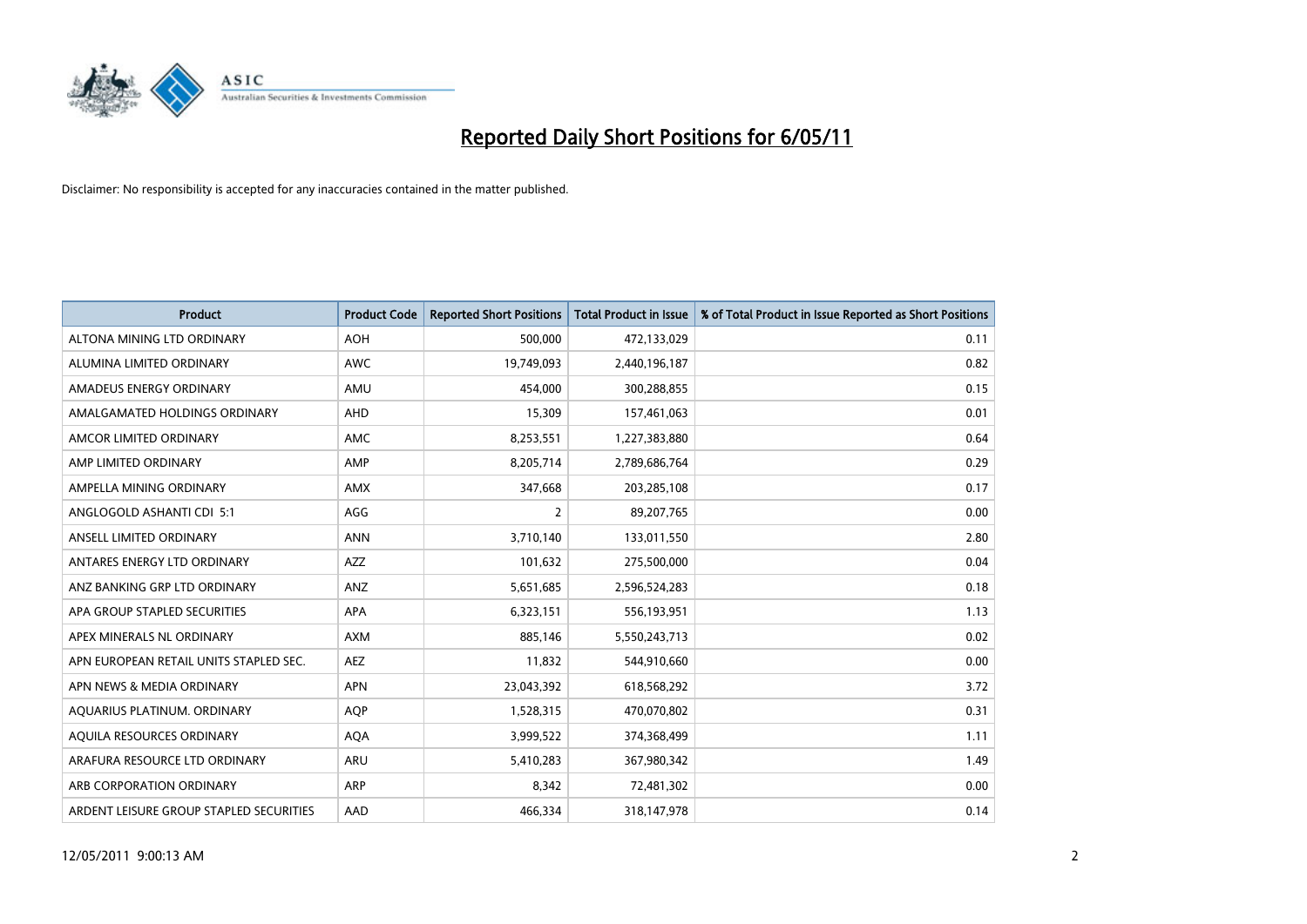

| <b>Product</b>                          | <b>Product Code</b> | <b>Reported Short Positions</b> | Total Product in Issue | % of Total Product in Issue Reported as Short Positions |
|-----------------------------------------|---------------------|---------------------------------|------------------------|---------------------------------------------------------|
| ARISTOCRAT LEISURE ORDINARY             | ALL                 | 36,615,513                      | 536,480,307            | 6.83                                                    |
| ASCIANO LIMITED ORDINARY                | <b>AIO</b>          | 18,723,807                      | 2,926,103,883          | 0.65                                                    |
| ASG GROUP LIMITED ORDINARY              | ASZ                 | 68,401                          | 169,117,796            | 0.04                                                    |
| ASPEN GROUP ORD/UNITS STAPLED           | APZ                 | 1,056,130                       | 592,674,670            | 0.16                                                    |
| ASPIRE MINING LTD ORDINARY              | <b>AKM</b>          | 7,958                           | 539,971,483            | 0.00                                                    |
| ASTON RES LTD ORDINARY                  | <b>AZT</b>          | 62,499                          | 204,527,604            | 0.02                                                    |
| ASTRO JAP PROP GROUP STAPLED SECURITIES | AJA                 | 22,811                          | 58,445,002             | 0.05                                                    |
| ASX LIMITED ORDINARY                    | <b>ASX</b>          | 1,312,099                       | 175,136,729            | 0.74                                                    |
| ATLANTIC LIMITED ORDINARY               | ATI                 | 519,417                         | 113,179,279            | 0.46                                                    |
| ATLAS IRON LIMITED ORDINARY             | <b>AGO</b>          | 1,977,842                       | 823,820,142            | 0.22                                                    |
| AURORA MINERALS LTD ORDINARY            | <b>ARM</b>          | 422                             | 104,167,499            | 0.00                                                    |
| AURORA OIL & GAS ORDINARY               | <b>AUT</b>          | 4,065,334                       | 403,687,342            | 1.01                                                    |
| <b>AUSDRILL LIMITED ORDINARY</b>        | <b>ASL</b>          | 91,333                          | 300,677,909            | 0.03                                                    |
| AUSENCO LIMITED ORDINARY                | AAX                 | 2,823,788                       | 122,987,022            | 2.29                                                    |
| <b>AUSTAL LIMITED ORDINARY</b>          | ASB                 | 192,350                         | 188,069,638            | 0.10                                                    |
| AUSTAR UNITED ORDINARY                  | <b>AUN</b>          | 2,401,056                       | 1,271,389,658          | 0.18                                                    |
| AUSTBROKERS HOLDINGS ORDINARY           | <b>AUB</b>          | 2                               | 54,658,736             | 0.00                                                    |
| AUSTIN ENGINEERING ORDINARY             | ANG                 | 10,536                          | 71,714,403             | 0.01                                                    |
| <b>AUSTRALAND ASSETS ASSETS</b>         | AAZPB               | 1,168                           | 2,750,000              | 0.04                                                    |
| AUSTRALAND PROPERTY STAPLED SECURITY    | <b>ALZ</b>          | 914,139                         | 576,846,597            | 0.15                                                    |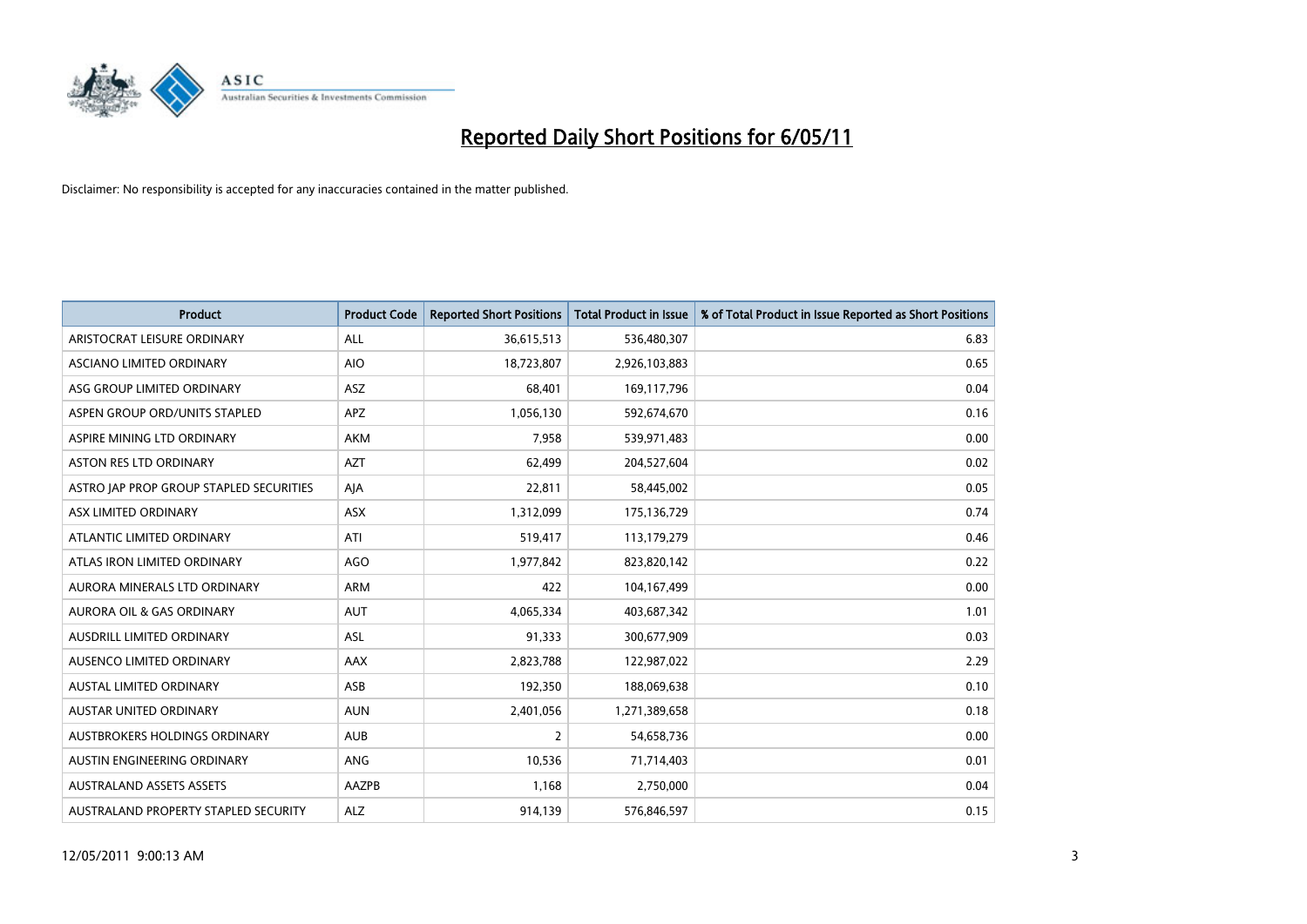

| <b>Product</b>                       | <b>Product Code</b> | <b>Reported Short Positions</b> | Total Product in Issue | % of Total Product in Issue Reported as Short Positions |
|--------------------------------------|---------------------|---------------------------------|------------------------|---------------------------------------------------------|
| AUSTRALIAN AGRICULT, ORDINARY        | AAC                 | 4,387,164                       | 264,264,459            | 1.64                                                    |
| AUSTRALIAN EDUCATION UNITS           | <b>AEU</b>          | 625,000                         | 175,465,397            | 0.36                                                    |
| AUSTRALIAN INFRASTR, UNITS/ORDINARY  | <b>AIX</b>          | 967,128                         | 620,733,944            | 0.14                                                    |
| AUSTRALIAN MINES LTD ORDINARY        | <b>AUZ</b>          | 1,400,000                       | 576,910,315            | 0.24                                                    |
| AUSTRALIAN PHARM, ORDINARY           | API                 | 859,435                         | 488,115,883            | 0.16                                                    |
| AUTOMOTIVE HOLDINGS ORDINARY         | <b>AHE</b>          | 115,623                         | 226,387,577            | 0.05                                                    |
| AVEXA LIMITED ORDINARY               | <b>AVX</b>          | 243,657                         | 847,688,779            | 0.03                                                    |
| AWE LIMITED ORDINARY                 | AWE                 | 1,858,976                       | 521,871,941            | 0.36                                                    |
| AZUMAH RESOURCES ORDINARY            | <b>AZM</b>          | 149,776                         | 275,196,055            | 0.05                                                    |
| <b>BANDANNA ENERGY ORDINARY</b>      | <b>BND</b>          | 210,654                         | 426,515,482            | 0.05                                                    |
| BANK OF QUEENSLAND. ORDINARY         | <b>BOO</b>          | 3,928,514                       | 222,072,957            | 1.76                                                    |
| <b>BANNERMAN RESOURCES ORDINARY</b>  | <b>BMN</b>          | 361,131                         | 234,435,934            | 0.15                                                    |
| <b>BASE RES LIMITED ORDINARY</b>     | <b>BSE</b>          | 25,634                          | 161,841,114            | 0.02                                                    |
| <b>BATHURST RESOURCES ORDINARY</b>   | <b>BTU</b>          | 6,667,475                       | 613,741,330            | 1.08                                                    |
| <b>BAUXITE RESOURCE LTD ORDINARY</b> | <b>BAU</b>          | 109,797                         | 235,379,896            | 0.05                                                    |
| BC IRON LIMITED ORDINARY             | <b>BCI</b>          | 28,502                          | 94,361,000             | 0.03                                                    |
| BEACH ENERGY LIMITED ORDINARY        | <b>BPT</b>          | 1,857,081                       | 1,102,788,311          | 0.16                                                    |
| BEADELL RESOURCE LTD ORDINARY        | <b>BDR</b>          | 966,625                         | 622,147,828            | 0.14                                                    |
| BENDIGO AND ADELAIDE ORDINARY        | <b>BEN</b>          | 5,467,649                       | 360,268,130            | 1.51                                                    |
| BERKELEY RESOURCES ORDINARY          | <b>BKY</b>          | 384,719                         | 174,298,273            | 0.21                                                    |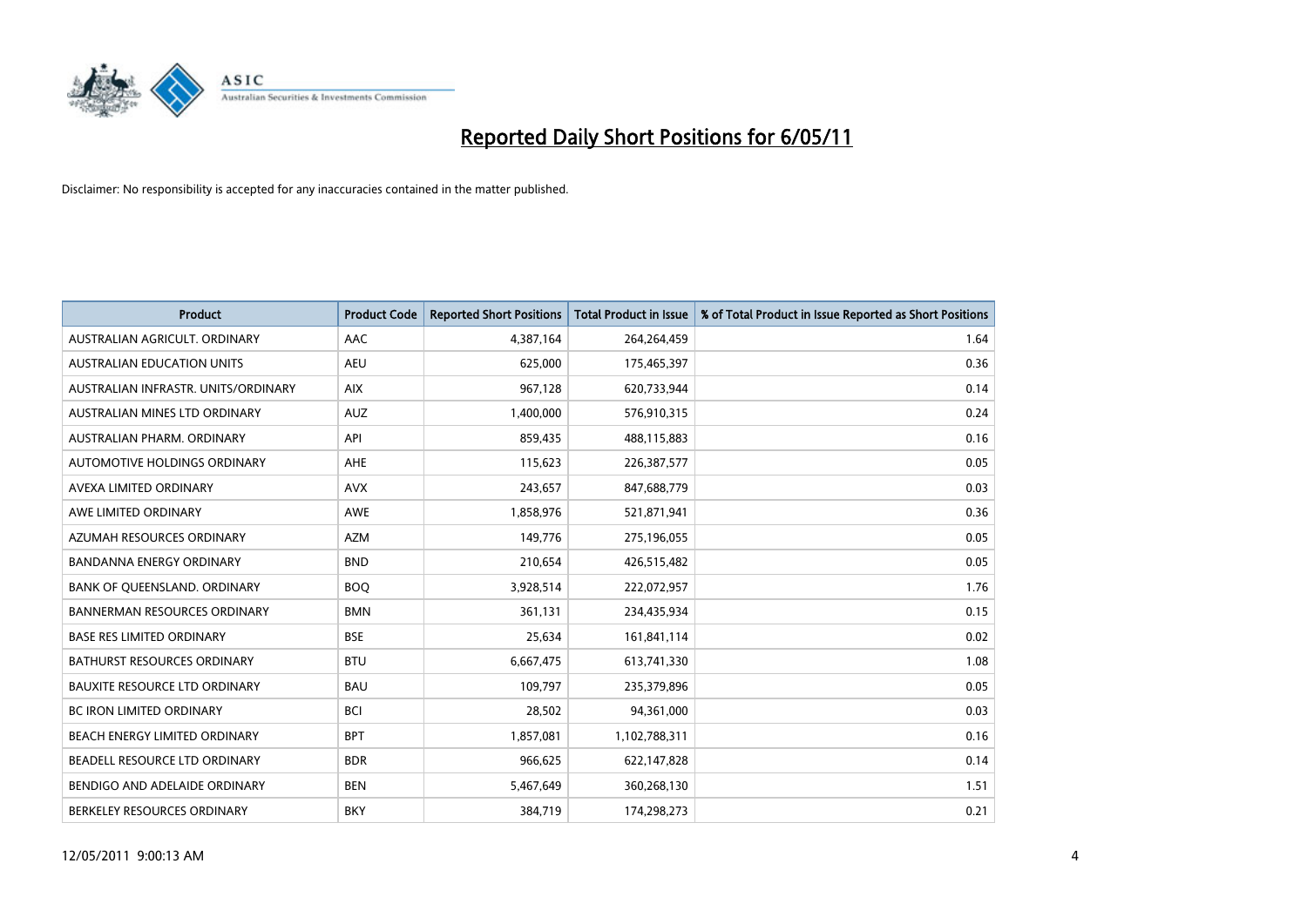

| <b>Product</b>                       | <b>Product Code</b> | <b>Reported Short Positions</b> | <b>Total Product in Issue</b> | % of Total Product in Issue Reported as Short Positions |
|--------------------------------------|---------------------|---------------------------------|-------------------------------|---------------------------------------------------------|
| BETASHARES ASX FIN ETF UNITS         | <b>OFN</b>          | 28,500                          | 4,509,251                     | 0.63                                                    |
| BETASHARES ASX RES ETF UNITS         | <b>ORE</b>          | 198,220                         | 4,519,432                     | 4.39                                                    |
| <b>BHP BILLITON LIMITED ORDINARY</b> | <b>BHP</b>          | 42,343,252                      | 3,209,181,688                 | 1.27                                                    |
| <b>BILLABONG ORDINARY</b>            | <b>BBG</b>          | 14,901,543                      | 254,037,587                   | 5.84                                                    |
| <b>BIOTA HOLDINGS ORDINARY</b>       | <b>BTA</b>          | 2,025,645                       | 181,417,556                   | 1.11                                                    |
| <b>BISALLOY STEEL ORDINARY</b>       | <b>BIS</b>          | 84.480                          | 216,455,965                   | 0.04                                                    |
| BKI INVESTMENT LTD ORDINARY          | <b>BKI</b>          | 508                             | 422,863,407                   | 0.00                                                    |
| <b>BLACKTHORN RESOURCES ORDINARY</b> | <b>BTR</b>          | 35,848                          | 106,885,300                   | 0.03                                                    |
| <b>BLUESCOPE STEEL LTD ORDINARY</b>  | <b>BSL</b>          | 46,826,868                      | 1,842,207,385                 | 2.53                                                    |
| <b>BOART LONGYEAR ORDINARY</b>       | <b>BLY</b>          | 5,690,203                       | 461, 163, 412                 | 1.22                                                    |
| <b>BOOM LOGISTICS ORDINARY</b>       | <b>BOL</b>          | 337,999                         | 461,500,712                   | 0.07                                                    |
| <b>BORAL LIMITED, ORDINARY</b>       | <b>BLD</b>          | 28,450,408                      | 729,925,990                   | 3.89                                                    |
| BOTSWANA METALS LTD ORDINARY         | <b>BML</b>          | 7,000                           | 143,717,013                   | 0.00                                                    |
| <b>BOW ENERGY LIMITED ORDINARY</b>   | <b>BOW</b>          | 3,859,820                       | 349,417,229                   | 1.10                                                    |
| <b>BRADKEN LIMITED ORDINARY</b>      | <b>BKN</b>          | 1,448,094                       | 142,829,226                   | 1.01                                                    |
| <b>BRAMBLES LIMITED ORDINARY</b>     | <b>BXB</b>          | 10,679,421                      | 1,479,297,746                 | 0.71                                                    |
| BREVILLE GROUP LTD ORDINARY          | <b>BRG</b>          | 2,685                           | 129,995,322                   | 0.00                                                    |
| BRICKWORKS LIMITED ORDINARY          | <b>BKW</b>          | 14,467                          | 147,567,333                   | 0.01                                                    |
| <b>BROCKMAN RESOURCES ORDINARY</b>   | <b>BRM</b>          | 173,597                         | 144,803,151                   | 0.12                                                    |
| BT INVESTMENT MNGMNT ORDINARY        | <b>BTT</b>          | 554,785                         | 160,000,000                   | 0.35                                                    |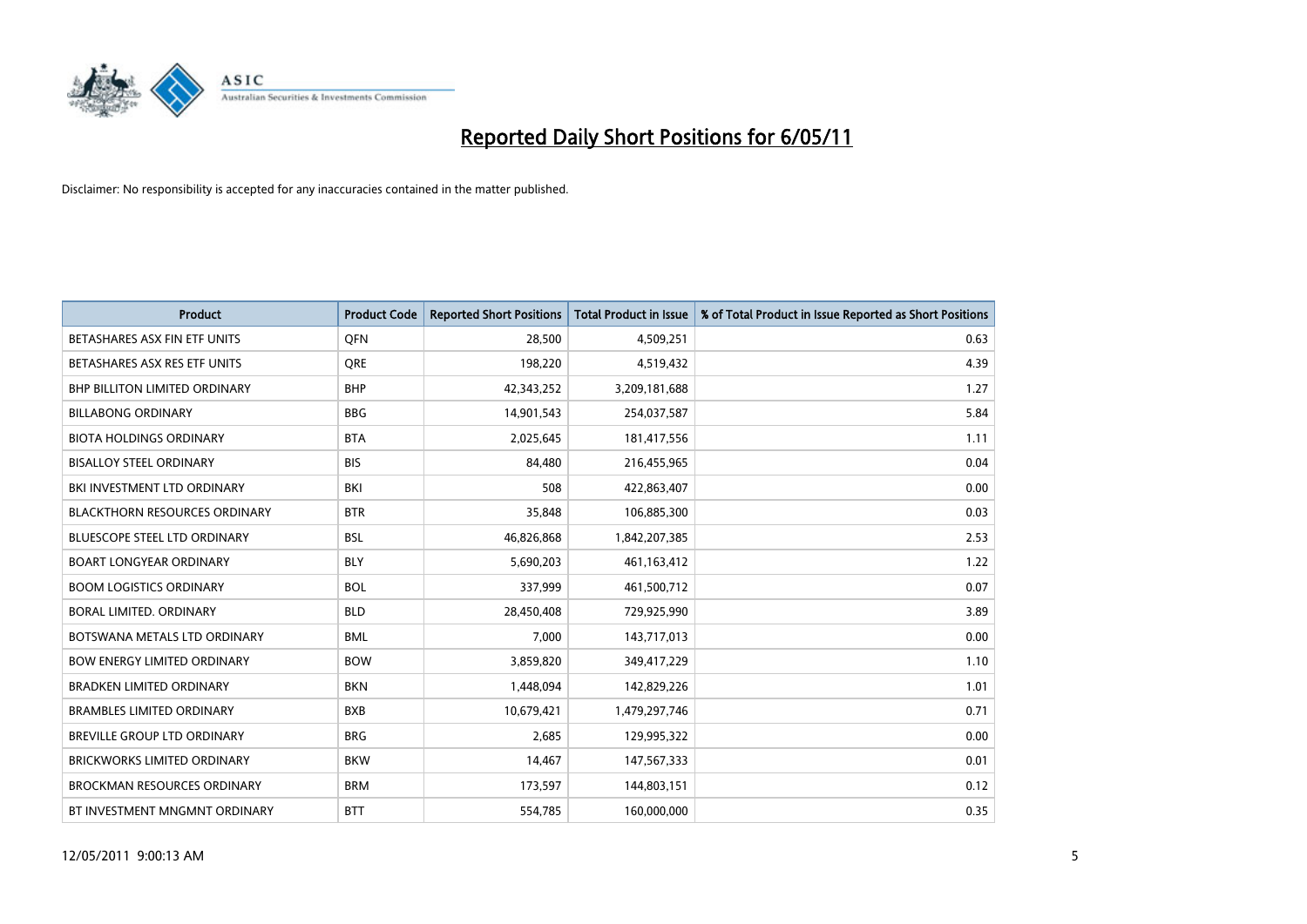

| <b>Product</b>                        | <b>Product Code</b> | <b>Reported Short Positions</b> | <b>Total Product in Issue</b> | % of Total Product in Issue Reported as Short Positions |
|---------------------------------------|---------------------|---------------------------------|-------------------------------|---------------------------------------------------------|
| <b>BURU ENERGY ORDINARY</b>           | <b>BRU</b>          | 7,048,717                       | 182,840,549                   | 3.86                                                    |
| <b>BWP TRUST ORDINARY UNITS</b>       | <b>BWP</b>          | 618,938                         | 520,012,793                   | 0.11                                                    |
| CABCHARGE AUSTRALIA ORDINARY          | CAB                 | 1,050,210                       | 120,437,014                   | 0.88                                                    |
| CALTEX AUSTRALIA ORDINARY             | <b>CTX</b>          | 6,116,632                       | 270,000,000                   | 2.29                                                    |
| <b>CAMPBELL BROTHERS ORDINARY</b>     | CPB                 | 73,992                          | 67,503,411                    | 0.09                                                    |
| CAPE LAMBERT RES LTD ORDINARY         | CFE                 | 1,169,977                       | 571,849,603                   | 0.20                                                    |
| CARABELLA RES LTD ORDINARY            | <b>CLR</b>          | 355,941                         | 54,711,817                    | 0.65                                                    |
| <b>CARBON ENERGY ORDINARY</b>         | <b>CNX</b>          | 766,701                         | 698,517,858                   | 0.10                                                    |
| CARDNO LIMITED ORDINARY               | CDD                 | 698                             | 106,840,756                   | 0.00                                                    |
| CARNARVON PETROLEUM ORDINARY          | <b>CVN</b>          | 8,050,960                       | 687,820,634                   | 1.16                                                    |
| <b>CARNEGIE WAVE ENERGY ORDINARY</b>  | <b>CWE</b>          | 83,000                          | 859,087,627                   | 0.01                                                    |
| CARPATHIAN RESOURCES ORDINARY         | <b>CPN</b>          | 75.000                          | 265,533,501                   | 0.03                                                    |
| CARPENTARIA EXP. LTD ORDINARY         | CAP                 | 9,777                           | 98,741,301                    | 0.01                                                    |
| CARSALES.COM LTD ORDINARY             | <b>CRZ</b>          | 3,821,265                       | 234,338,300                   | 1.63                                                    |
| CASH CONVERTERS ORD/DIV ACCESS        | CCV                 | 68,191                          | 379,761,025                   | 0.01                                                    |
| <b>CASPIAN OIL &amp; GAS ORDINARY</b> | CIG                 | 50,000                          | 1,331,500,513                 | 0.00                                                    |
| CATALPA RESOURCES ORDINARY            | CAH                 | 117,908                         | 178,014,015                   | 0.06                                                    |
| CEC GROUP LIMITED ORDINARY            | <b>CEG</b>          | 1,750                           | 79,662,662                    | 0.00                                                    |
| <b>CELLNET GROUP ORDINARY</b>         | <b>CLT</b>          | 1,342                           | 61,596,082                    | 0.00                                                    |
| CENTRAL PETROLEUM ORDINARY            | <b>CTP</b>          | 508,740                         | 982,298,842                   | 0.05                                                    |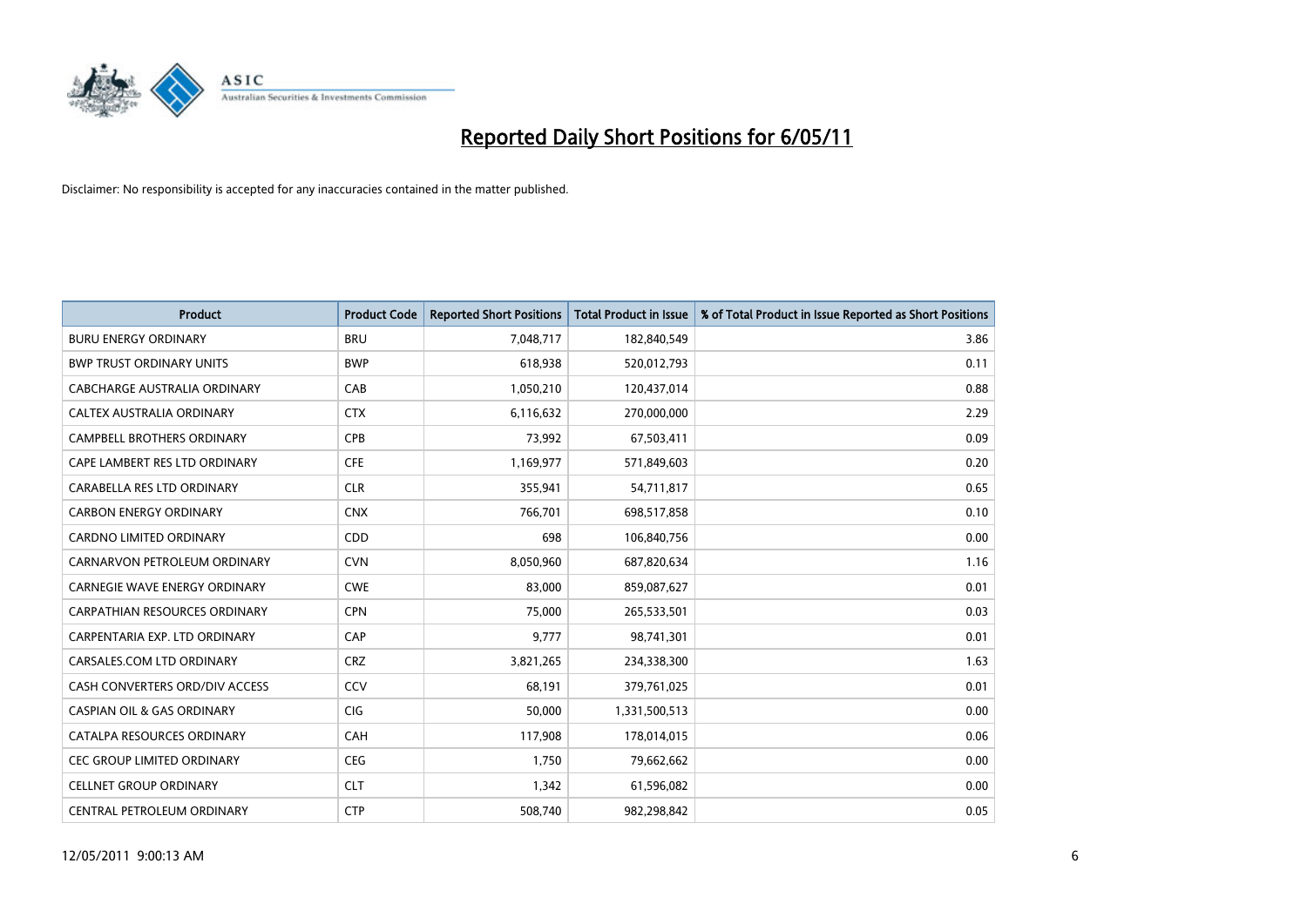

| <b>Product</b>                                | <b>Product Code</b> | <b>Reported Short Positions</b> | Total Product in Issue | % of Total Product in Issue Reported as Short Positions |
|-----------------------------------------------|---------------------|---------------------------------|------------------------|---------------------------------------------------------|
| <b>CENTRO PROPERTIES UNITS/ORD STAPLED</b>    | <b>CNP</b>          | 154,452                         | 972,414,514            | 0.02                                                    |
| <b>CENTRO RETAIL GROUP STAPLED SECURITIES</b> | <b>CER</b>          | 2,732,002                       | 2,286,399,424          | 0.12                                                    |
| <b>CERAMIC FUEL CELLS ORDINARY</b>            | <b>CFU</b>          | 1,167,073                       | 1,201,353,566          | 0.09                                                    |
| CFS RETAIL PROPERTY UNITS                     | <b>CFX</b>          | 37,441,088                      | 2,839,591,911          | 1.30                                                    |
| <b>CGA MINING LIMITED ORDINARY</b>            | <b>CGX</b>          | 300,509                         | 333,265,726            | 0.09                                                    |
| <b>CHALLENGER DIV.PRO. STAPLED UNITS</b>      | <b>CDI</b>          | 53,034                          | 913,426,007            | 0.00                                                    |
| CHALLENGER INFRAST. STAPLED UNITS             | <b>CIF</b>          | 8.176                           | 316,223,785            | 0.00                                                    |
| <b>CHALLENGER LIMITED ORDINARY</b>            | CGF                 | 4,802,944                       | 500,332,188            | 0.96                                                    |
| CHANDLER MACLEOD LTD ORDINARY                 | <b>CMG</b>          | 11,970                          | 463,971,344            | 0.00                                                    |
| CHARTER HALL GROUP STAPLED US PROHIBIT.       | <b>CHC</b>          | 1,022,328                       | 306,341,814            | 0.32                                                    |
| <b>CHARTER HALL OFFICE UNIT</b>               | COO                 | 2,554,940                       | 493,319,730            | 0.52                                                    |
| <b>CHARTER HALL RETAIL UNITS</b>              | <b>CQR</b>          | 596,867                         | 305,200,723            | 0.18                                                    |
| CHEMGENEX PHARMACEUT ORDINARY                 | <b>CXS</b>          | 6,482,683                       | 313,558,870            | 2.07                                                    |
| CITIGOLD CORP LTD ORDINARY                    | <b>CTO</b>          | 2,059,217                       | 1,040,278,301          | 0.20                                                    |
| CLINUVEL PHARMACEUT, ORDINARY                 | CUV                 | 4,127                           | 30,381,706             | 0.01                                                    |
| <b>CLOUGH LIMITED ORDINARY</b>                | <b>CLO</b>          | 264,033                         | 769,801,269            | 0.03                                                    |
| COAL OF AFRICA LTD ORDINARY                   | <b>CZA</b>          | 848,537                         | 531,139,661            | 0.16                                                    |
| COALSPUR MINES LTD ORDINARY                   | <b>CPL</b>          | 1,226,744                       | 527,593,428            | 0.23                                                    |
| COCA-COLA AMATIL ORDINARY                     | <b>CCL</b>          | 9,331,095                       | 757,969,396            | 1.22                                                    |
| COCHLEAR LIMITED ORDINARY                     | <b>COH</b>          | 1,492,088                       | 56,745,023             | 2.62                                                    |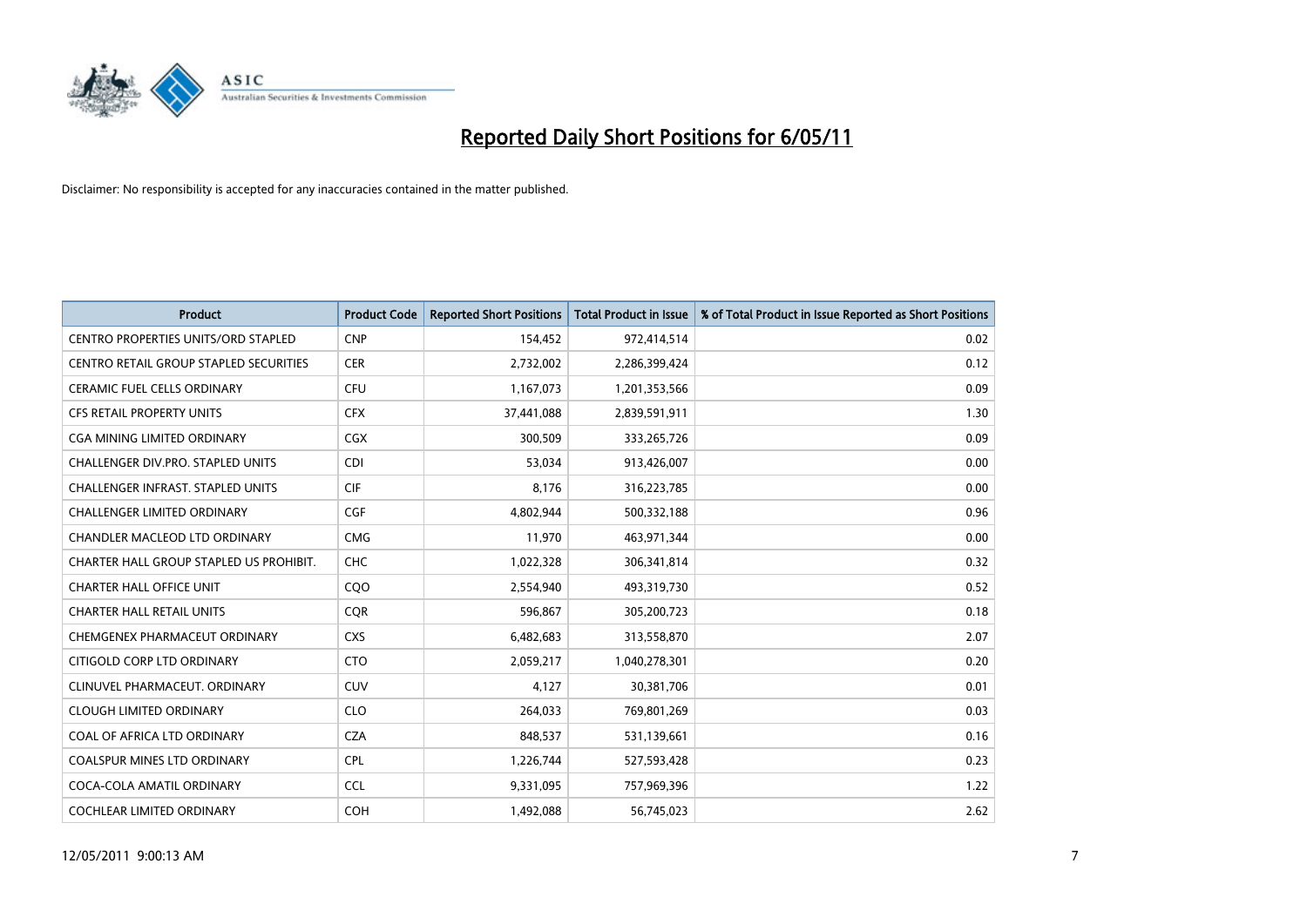

| <b>Product</b>                          | <b>Product Code</b> | <b>Reported Short Positions</b> | Total Product in Issue | % of Total Product in Issue Reported as Short Positions |
|-----------------------------------------|---------------------|---------------------------------|------------------------|---------------------------------------------------------|
| <b>COCKATOO COAL ORDINARY</b>           | <b>COK</b>          | 10,002,752                      | 1,016,096,908          | 0.97                                                    |
| <b>COKAL LTD ORDINARY</b>               | <b>CKA</b>          | 392,815                         | 128,083,735            | 0.31                                                    |
| COMMONWEALTH BANK, ORDINARY             | <b>CBA</b>          | 13,214,156                      | 1,558,614,744          | 0.78                                                    |
| COMMONWEALTH PROP ORDINARY UNITS        | <b>CPA</b>          | 32,603,999                      | 2,449,599,711          | 1.33                                                    |
| <b>COMPASS RESOURCES ORDINARY</b>       | <b>CMR</b>          | 160,952                         | 147,402,920            | 0.11                                                    |
| <b>COMPUTERSHARE LTD ORDINARY</b>       | CPU                 | 3,874,514                       | 555,664,059            | 0.66                                                    |
| <b>CONNECTEAST GROUP STAPLED</b>        | <b>CEU</b>          | 28,789,896                      | 3,940,145,951          | 0.73                                                    |
| CONQUEST MINING ORDINARY                | CQT                 | 241,335                         | 583,241,478            | 0.03                                                    |
| CONSOLIDATED MEDIA. ORDINARY            | <b>CMI</b>          | 3,389,848                       | 561,834,996            | 0.60                                                    |
| CONTANGO MICROCAP ORDINARY              | <b>CTN</b>          | 7,500                           | 146,423,793            | 0.01                                                    |
| CONTINENTAL COAL LTD ORDINARY           | CCC                 | 682,763                         | 1,980,616,757          | 0.03                                                    |
| <b>COOPER ENERGY LTD ORDINARY</b>       | <b>COE</b>          | 89,539                          | 292,576,001            | 0.03                                                    |
| <b>COPPER STRIKE LTD ORDINARY</b>       | <b>CSE</b>          | 714                             | 129,455,571            | 0.00                                                    |
| CORDLIFE LIMITED ORDINARY               | CBB                 |                                 | 145,360,920            | 0.00                                                    |
| <b>COUNT FINANCIAL ORDINARY</b>         | COU                 | 691,875                         | 262,212,976            | 0.27                                                    |
| CRANE GROUP LIMITED ORDINARY            | <b>CRG</b>          | 9,475                           | 79,110,667             | 0.01                                                    |
| <b>CROMWELL PROP STAPLED SECURITIES</b> | <b>CMW</b>          | 85,622                          | 962,845,605            | 0.01                                                    |
| <b>CROWN LIMITED ORDINARY</b>           | <b>CWN</b>          | 3,873,520                       | 754,131,800            | 0.49                                                    |
| <b>CSG LIMITED ORDINARY</b>             | CSV                 | 822,045                         | 277,224,500            | 0.30                                                    |
| <b>CSL LIMITED ORDINARY</b>             | <b>CSL</b>          | 8,499,358                       | 537,360,639            | 1.58                                                    |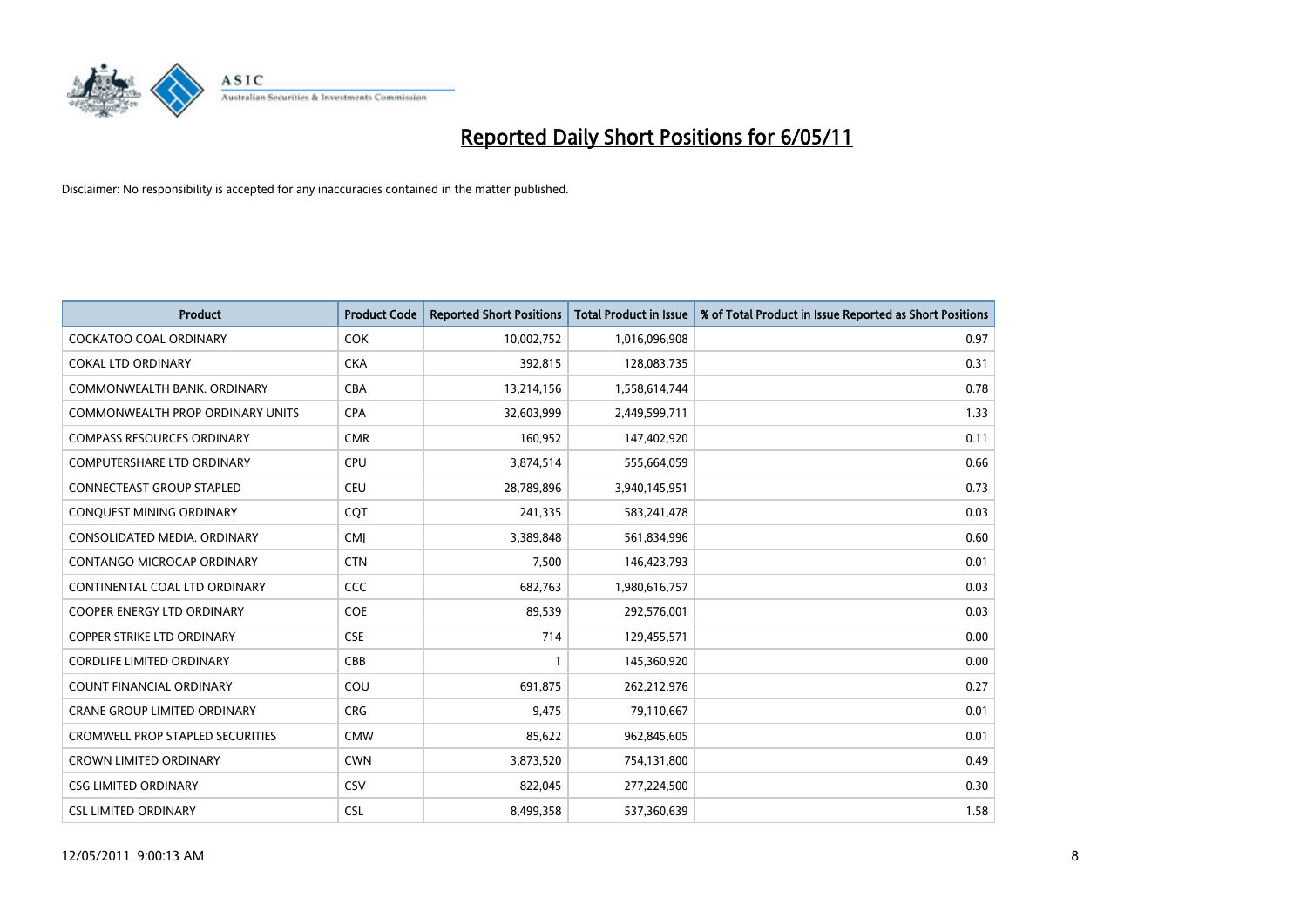

| <b>Product</b>                      | <b>Product Code</b> | <b>Reported Short Positions</b> | Total Product in Issue | % of Total Product in Issue Reported as Short Positions |
|-------------------------------------|---------------------|---------------------------------|------------------------|---------------------------------------------------------|
| <b>CSR LIMITED ORDINARY</b>         | <b>CSR</b>          | 12,707,318                      | 506,000,315            | 2.51                                                    |
| <b>CUDECO LIMITED ORDINARY</b>      | CDU                 | 854,480                         | 145,512,643            | 0.58                                                    |
| <b>CUE ENERGY RESOURCE ORDINARY</b> | <b>CUE</b>          | 84,070                          | 694,819,718            | 0.01                                                    |
| <b>CUSTOMERS LIMITED ORDINARY</b>   | CUS                 | 61,773                          | 134,869,357            | 0.04                                                    |
| DART ENERGY LTD ORDINARY            | <b>DTE</b>          | 582,131                         | 659,706,374            | 0.08                                                    |
| DAVID JONES LIMITED ORDINARY        | <b>DJS</b>          | 21,932,192                      | 518,034,694            | 4.23                                                    |
| DECMIL GROUP LIMITED ORDINARY       | <b>DCG</b>          | 17,397                          | 124,204,568            | 0.01                                                    |
| DEEP YELLOW LIMITED ORDINARY        | <b>DYL</b>          | 17,774                          | 1,127,534,458          | 0.00                                                    |
| DEVINE LIMITED ORDINARY             | <b>DVN</b>          | 1,000                           | 634,918,223            | 0.00                                                    |
| DEXUS PROPERTY GROUP STAPLED UNITS  | <b>DXS</b>          | 20,716,951                      | 4,839,024,176          | 0.43                                                    |
| DISCOVERY METALS LTD ORDINARY       | <b>DML</b>          | 2,832,562                       | 437,114,481            | 0.64                                                    |
| DJERRIWARRH ORDINARY                | <b>DIW</b>          | 204                             | 214,589,736            | 0.00                                                    |
| DOMINO PIZZA ENTERPR ORDINARY       | <b>DMP</b>          | 245,003                         | 68,407,674             | 0.36                                                    |
| DOWNER EDI LIMITED ORDINARY         | <b>DOW</b>          | 5,750,644                       | 429,100,296            | 1.34                                                    |
| DUET GROUP STAPLED US PROHIBIT.     | <b>DUE</b>          | 2,214,398                       | 909,692,991            | 0.23                                                    |
| DULUXGROUP LIMITED ORDINARY         | <b>DLX</b>          | 8,045,923                       | 367,456,259            | 2.18                                                    |
| DYESOL LIMITED ORDINARY             | <b>DYE</b>          | 250,500                         | 145,433,197            | 0.17                                                    |
| EASTERN STAR GAS ORDINARY           | <b>ESG</b>          | 7,062,892                       | 991,567,041            | 0.70                                                    |
| EDT RETAIL TRUST UNITS              | <b>EDT</b>          | 117,407                         | 4,700,290,868          | 0.00                                                    |
| <b>ELDERS LIMITED HYBRIDS</b>       | <b>ELDPA</b>        | 158,134                         | 1,500,000              | 10.54                                                   |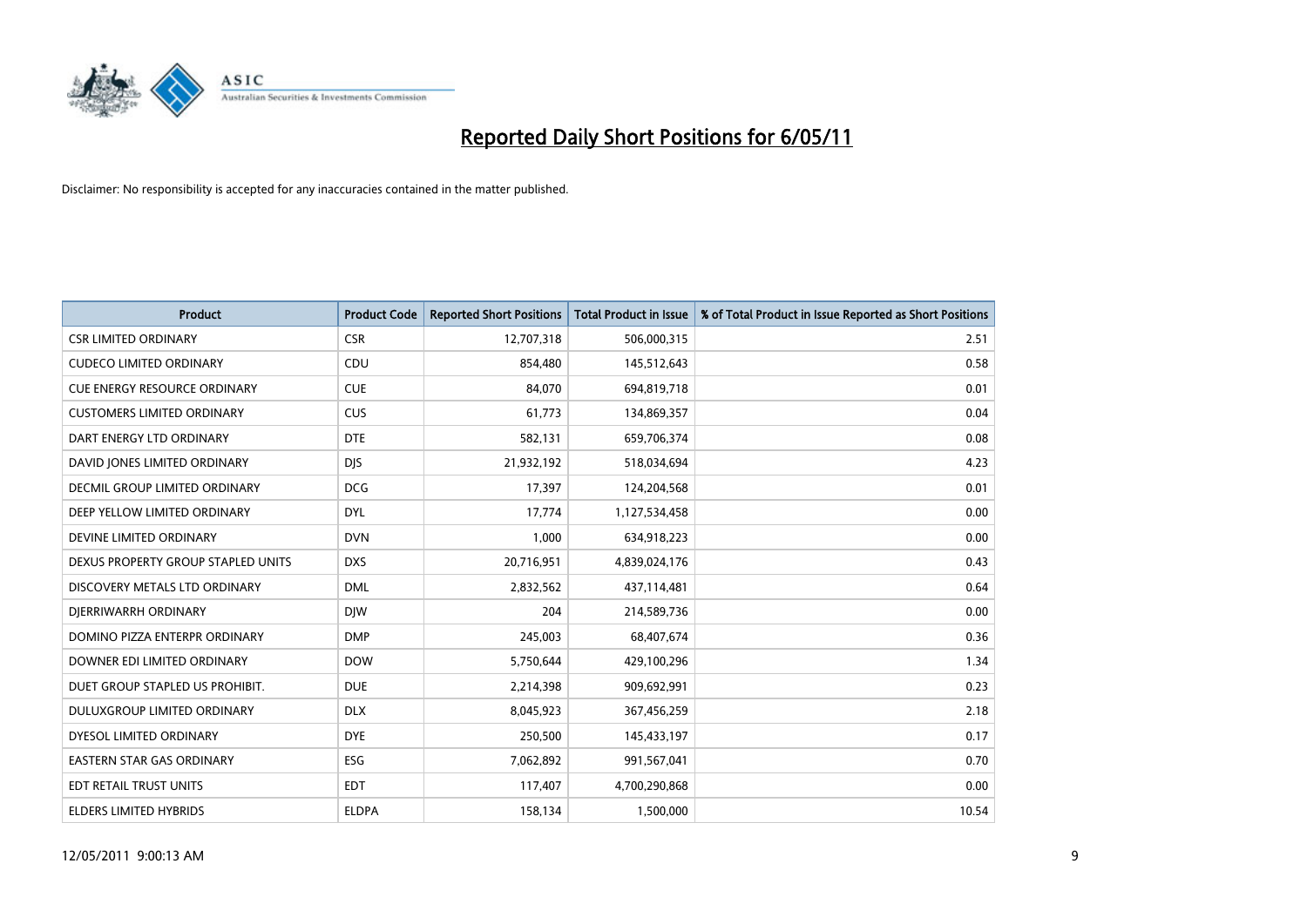

| <b>Product</b>                            | <b>Product Code</b> | <b>Reported Short Positions</b> | Total Product in Issue | % of Total Product in Issue Reported as Short Positions |
|-------------------------------------------|---------------------|---------------------------------|------------------------|---------------------------------------------------------|
| <b>ELDERS LIMITED ORDINARY</b>            | <b>ELD</b>          | 15,557,890                      | 448,598,480            | 3.46                                                    |
| ELDORADO GOLD CORP CDI 1:1                | EAU                 | 100,824                         | 19,644,760             | 0.50                                                    |
| ELEMENTAL MINERALS ORDINARY               | <b>ELM</b>          | 31,451                          | 158,541,062            | 0.02                                                    |
| ELIXIR PETROLEUM LTD ORDINARY             | <b>EXR</b>          | 324,400                         | 188,988,472            | 0.17                                                    |
| <b>EMECO HOLDINGS ORDINARY</b>            | <b>EHL</b>          | 579,077                         | 631,237,586            | 0.09                                                    |
| <b>ENERGY RESOURCES ORDINARY 'A'</b>      | <b>ERA</b>          | 4,832,194                       | 190,737,934            | 2.54                                                    |
| <b>ENERGY WORLD CORPOR, ORDINARY</b>      | <b>EWC</b>          | 19,969,568                      | 1,561,166,672          | 1.27                                                    |
| <b>ENTEK ENERGY LTD ORDINARY</b>          | ETE                 | 489,903                         | 330,846,405            | 0.15                                                    |
| <b>ENTELLECT LIMITED ORDINARY</b>         | <b>ESN</b>          | 464,050                         | 87,239,240             | 0.53                                                    |
| <b>ENVESTRA LIMITED ORDINARY</b>          | <b>ENV</b>          | 3,128,480                       | 1,468,560,201          | 0.21                                                    |
| EQUINOX MINERALS LTD CHESS DEPOSITARY INT | EON                 | 1,190,353                       | 879,495,876            | 0.12                                                    |
| <b>EVEREST FINANCIAL ORDINARY</b>         | <b>EFG</b>          | 4,300                           | 25,143,824             | 0.02                                                    |
| EXTRACT RESOURCES ORDINARY                | <b>EXT</b>          | 504,223                         | 251,028,608            | 0.19                                                    |
| FAIRFAX MEDIA LTD ORDINARY                | <b>FXI</b>          | 312,997,909                     | 2,351,955,725          | 13.29                                                   |
| <b>FAR LTD ORDINARY</b>                   | <b>FAR</b>          | 21,000,000                      | 1,245,351,164          | 1.69                                                    |
| FERRAUS LIMITED ORDINARY                  | <b>FRS</b>          | 20,138                          | 249,398,565            | 0.01                                                    |
| FISHER & PAYKEL APP. ORDINARY             | <b>FPA</b>          | 18,298                          | 724,235,162            | 0.00                                                    |
| FISHER & PAYKEL H. ORDINARY               | <b>FPH</b>          | 2,385,266                       | 520,473,867            | 0.46                                                    |
| FKP PROPERTY GROUP STAPLED SECURITIES     | <b>FKP</b>          | 18,826,850                      | 1,184,196,147          | 1.59                                                    |
| FLEETWOOD CORP ORDINARY                   | <b>FWD</b>          | 196,498                         | 57,820,053             | 0.34                                                    |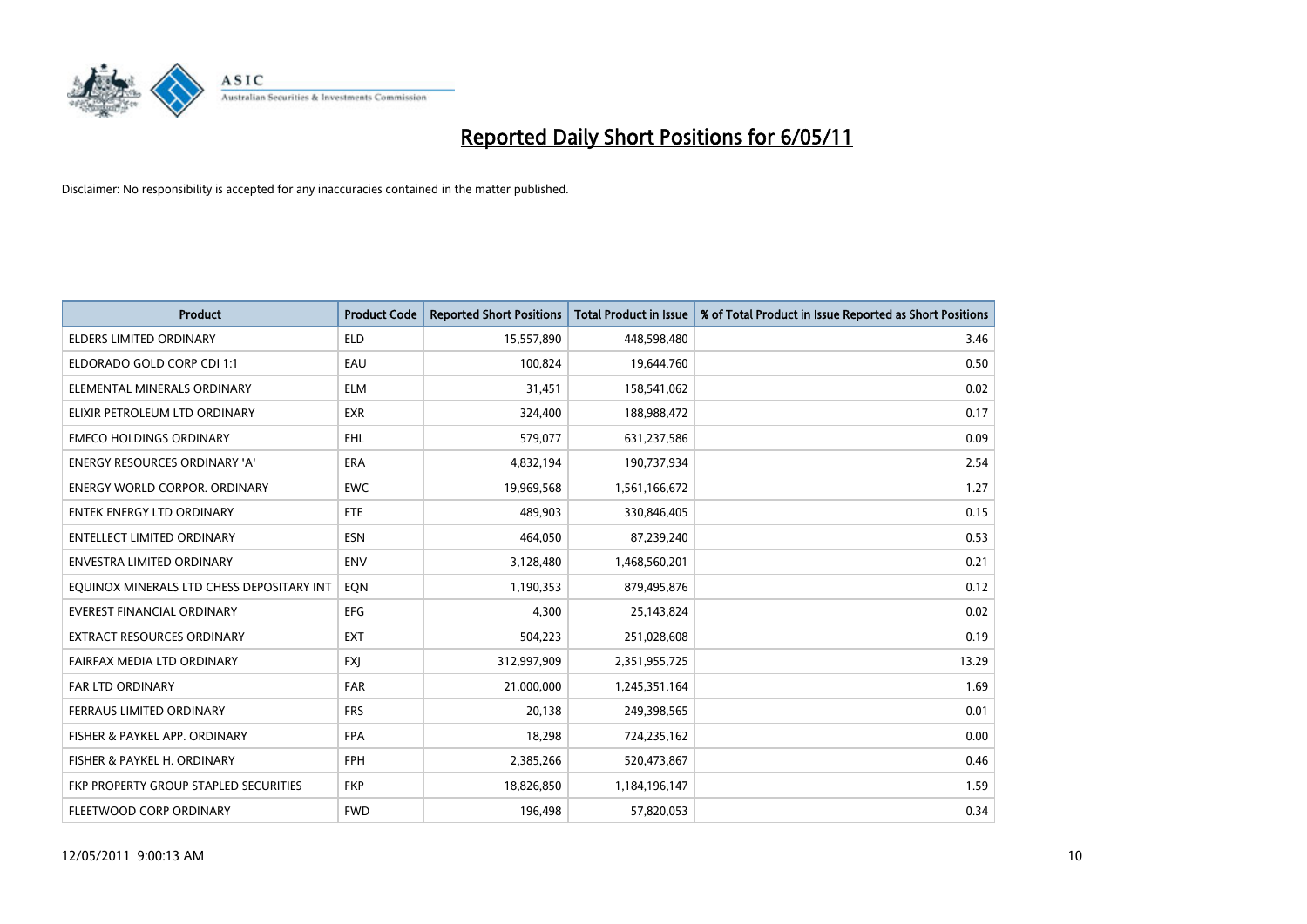

| <b>Product</b>                       | <b>Product Code</b> | <b>Reported Short Positions</b> | <b>Total Product in Issue</b> | % of Total Product in Issue Reported as Short Positions |
|--------------------------------------|---------------------|---------------------------------|-------------------------------|---------------------------------------------------------|
| FLETCHER BUILDING ORDINARY           | <b>FBU</b>          | 5,783,292                       | 675,113,285                   | 0.84                                                    |
| <b>FLEXIGROUP LIMITED ORDINARY</b>   | <b>FXL</b>          | 116,893                         | 275,472,492                   | 0.05                                                    |
| <b>FLIGHT CENTRE ORDINARY</b>        | <b>FLT</b>          | 3,551,398                       | 99,939,087                    | 3.56                                                    |
| FLINDERS MINES LTD ORDINARY          | <b>FMS</b>          | 21,266,491                      | 1,820,634,571                 | 1.15                                                    |
| <b>FOCUS MINERALS LTD ORDINARY</b>   | <b>FML</b>          | 339,999                         | 3,440,515,431                 | 0.01                                                    |
| <b>FORGE GROUP LIMITED ORDINARY</b>  | FGE                 | 28,348                          | 82,924,014                    | 0.03                                                    |
| <b>FORTE ENERGY NL ORDINARY</b>      | <b>FTE</b>          | 2,658,986                       | 669,756,735                   | 0.40                                                    |
| FORTESCUE METALS GRP ORDINARY        | <b>FMG</b>          | 15,544,389                      | 3,112,917,409                 | 0.48                                                    |
| <b>FOSTER'S GROUP ORDINARY</b>       | FGL                 | 3,297,292                       | 1,940,782,034                 | 0.17                                                    |
| FTD CORPORATION ORDINARY             | <b>FTD</b>          | 8,088                           | 36,474,593                    | 0.02                                                    |
| FUNTASTIC LIMITED ORDINARY           | <b>FUN</b>          | 322,528                         | 340,997,682                   | 0.09                                                    |
| <b>G.U.D. HOLDINGS ORDINARY</b>      | GUD                 | 386,091                         | 69,089,611                    | 0.55                                                    |
| <b>GALAXY RESOURCES ORDINARY</b>     | <b>GXY</b>          | 980,428                         | 245,236,053                   | 0.39                                                    |
| <b>GEODYNAMICS LIMITED ORDINARY</b>  | GDY                 | 220,613                         | 336,892,832                   | 0.07                                                    |
| <b>GINDALBIE METALS LTD ORDINARY</b> | <b>GBG</b>          | 46,651,342                      | 935,615,590                   | 4.99                                                    |
| <b>GLOBAL MINING ORDINARY</b>        | <b>GMI</b>          | 8,951                           | 191,820,968                   | 0.00                                                    |
| <b>GLOUCESTER COAL ORDINARY</b>      | GCL                 | 377,726                         | 140,447,062                   | 0.26                                                    |
| <b>GME RESOURCES LTD ORDINARY</b>    | <b>GME</b>          | 800                             | 302,352,750                   | 0.00                                                    |
| <b>GOLD ONE INT LTD ORDINARY</b>     | GDO                 | 110,041                         | 807,350,406                   | 0.01                                                    |
| <b>GOLDEN RIM RESOURCES ORDINARY</b> | <b>GMR</b>          | 563                             | 359,396,731                   | 0.00                                                    |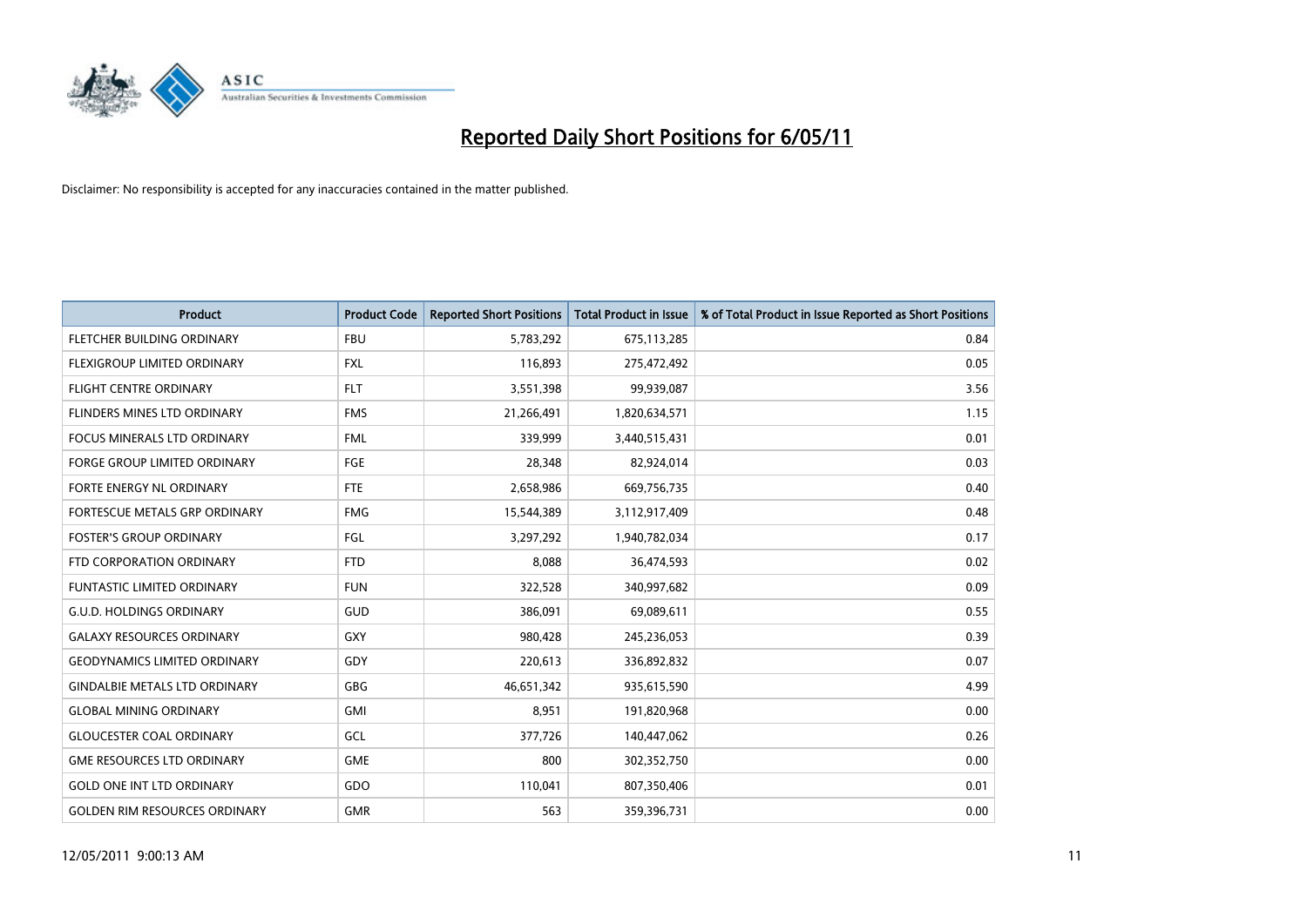

| <b>Product</b>                            | <b>Product Code</b> | <b>Reported Short Positions</b> | <b>Total Product in Issue</b> | % of Total Product in Issue Reported as Short Positions |
|-------------------------------------------|---------------------|---------------------------------|-------------------------------|---------------------------------------------------------|
| <b>GOLDEN WEST RESOURCE ORDINARY</b>      | <b>GWR</b>          | 1,651                           | 192,082,567                   | 0.00                                                    |
| <b>GOODMAN FIELDER, ORDINARY</b>          | <b>GFF</b>          | 43,310,375                      | 1,380,386,438                 | 3.12                                                    |
| <b>GOODMAN GROUP STAPLED US PROHIBIT.</b> | <b>GMG</b>          | 7,419,228                       | 6,893,222,796                 | 0.10                                                    |
| <b>GPT GROUP STAPLED SEC.</b>             | <b>GPT</b>          | 13,126,322                      | 1,855,529,431                 | 0.69                                                    |
| <b>GRAINCORP LIMITED A CLASS ORDINARY</b> | <b>GNC</b>          | 1,027,831                       | 198,318,900                   | 0.51                                                    |
| <b>GRANGE RESOURCES, ORDINARY</b>         | <b>GRR</b>          | 68,788                          | 1,152,846,724                 | 0.00                                                    |
| <b>GREENCAP LIMITED ORDINARY</b>          | GCG                 |                                 | 262,515,385                   | 0.00                                                    |
| <b>GREENLAND MIN EN LTD ORDINARY</b>      | GGG                 | 1,962,413                       | 328,510,882                   | 0.60                                                    |
| <b>GRYPHON MINERALS LTD ORDINARY</b>      | GRY                 | 200,847                         | 299,822,058                   | 0.06                                                    |
| GUINNESS PEAT GROUP. CHESS DEPOSITARY INT | GPG                 | 624,606                         | 300,865,269                   | 0.20                                                    |
| <b>GUNNS LIMITED ORDINARY</b>             | <b>GNS</b>          | 39,795,493                      | 848,401,559                   | 4.69                                                    |
| <b>GWA GROUP LTD ORDINARY</b>             | <b>GWA</b>          | 6,759,832                       | 301,525,014                   | 2.23                                                    |
| HARVEY NORMAN ORDINARY                    | <b>HVN</b>          | 41,063,808                      | 1,062,316,784                 | 3.86                                                    |
| HASTIE GROUP LIMITED ORDINARY             | <b>HST</b>          | 2,028,464                       | 239,781,419                   | 0.84                                                    |
| HASTINGS DIVERSIFIED STAPLED SECURITY     | <b>HDF</b>          | 670,403                         | 529,187,294                   | 0.12                                                    |
| <b>HEARTWARE INT INC CDI 35:1</b>         | <b>HIN</b>          | 272,008                         | 48,598,550                    | 0.56                                                    |
| <b>HENDERSON GROUP CDI 1:1</b>            | <b>HGG</b>          | 3,131,541                       | 584,919,716                   | 0.53                                                    |
| HFA HOLDINGS LIMITED ORDINARY             | <b>HFA</b>          | 447,022                         | 117,332,831                   | 0.37                                                    |
| <b>HIGHLANDS PACIFIC ORDINARY</b>         | <b>HIG</b>          | 2,587,126                       | 686,082,148                   | 0.38                                                    |
| HILLGROVE RES LTD ORDINARY                | <b>HGO</b>          | 455,181                         | 793,698,575                   | 0.06                                                    |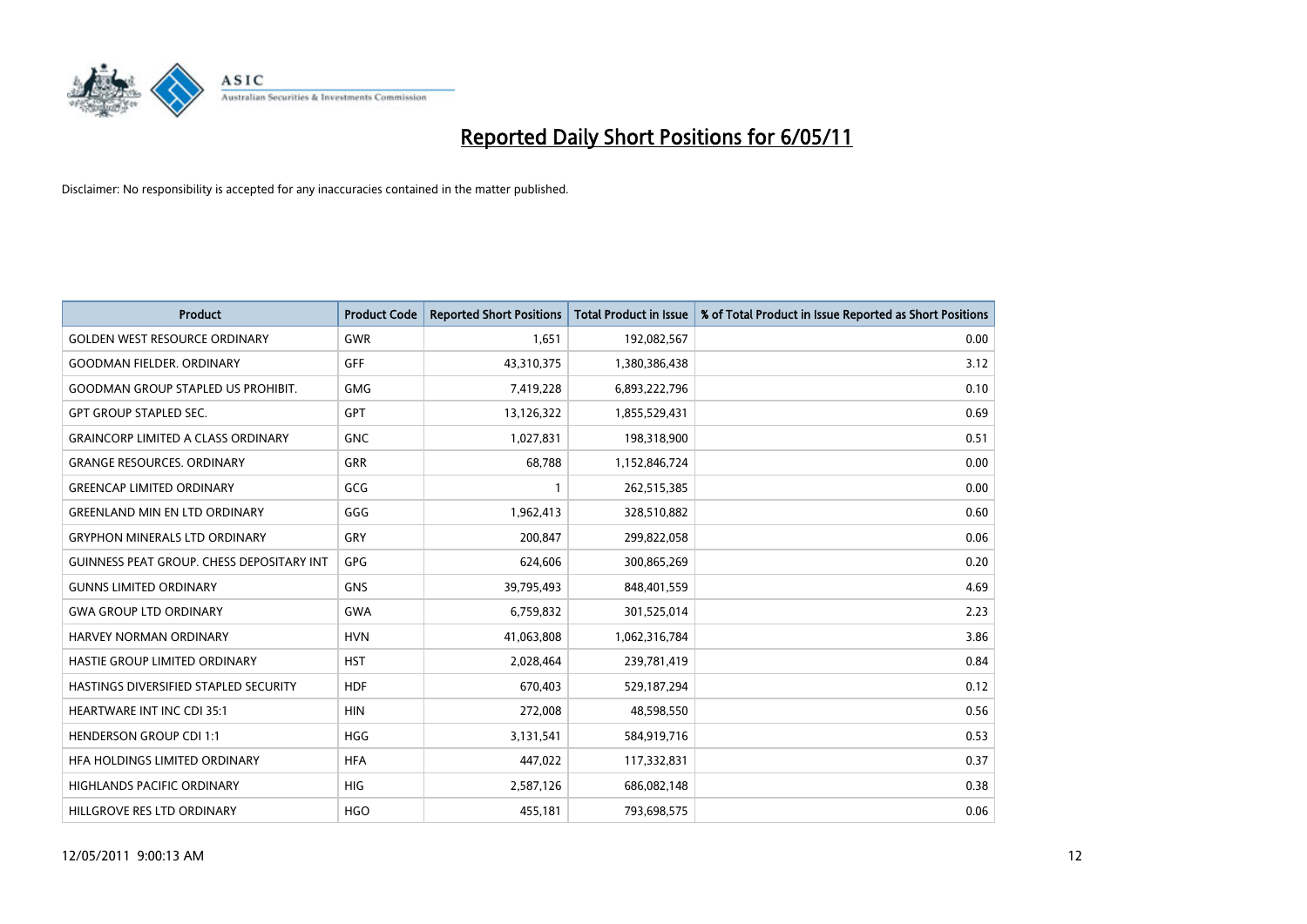

| <b>Product</b>                           | <b>Product Code</b> | <b>Reported Short Positions</b> | <b>Total Product in Issue</b> | % of Total Product in Issue Reported as Short Positions |
|------------------------------------------|---------------------|---------------------------------|-------------------------------|---------------------------------------------------------|
| HILLS HOLDINGS LTD ORDINARY              | HIL                 | 2,441,033                       | 249,139,016                   | 0.97                                                    |
| HORIZON OIL LIMITED ORDINARY             | <b>HZN</b>          | 2,403,293                       | 1,130,811,515                 | 0.20                                                    |
| <b>ICON ENERGY LIMITED ORDINARY</b>      | <b>ICN</b>          | 252,424                         | 469,301,394                   | 0.05                                                    |
| <b>IINET LIMITED ORDINARY</b>            | <b>IIN</b>          | 1,284,773                       | 152,160,119                   | 0.84                                                    |
| <b>ILUKA RESOURCES ORDINARY</b>          | <b>ILU</b>          | 806,352                         | 418,700,517                   | 0.18                                                    |
| <b>IMDEX LIMITED ORDINARY</b>            | <b>IMD</b>          | 123,405                         | 199,414,165                   | 0.05                                                    |
| IMF (AUSTRALIA) LTD ORDINARY             | <b>IMF</b>          | 329,821                         | 123,828,193                   | 0.26                                                    |
| <b>IMX RESOURCES LTD ORDINARY</b>        | <b>IXR</b>          | 20,000                          | 262,612,803                   | 0.01                                                    |
| <b>INCITEC PIVOT ORDINARY</b>            | <b>IPL</b>          | 2,969,291                       | 1,628,730,107                 | 0.17                                                    |
| <b>INDAGO RESOURCES LTD ORDINARY</b>     | <b>IDG</b>          | 8.179                           | 6,209,865                     | 0.13                                                    |
| <b>INDEPENDENCE GROUP ORDINARY</b>       | <b>IGO</b>          | 555,648                         | 199,497,042                   | 0.27                                                    |
| <b>INDO MINES LIMITED ORDINARY</b>       | <b>IDO</b>          | 746                             | 211,100,795                   | 0.00                                                    |
| <b>INDOPHIL RESOURCES ORDINARY</b>       | <b>IRN</b>          | 519,836                         | 471,445,763                   | 0.10                                                    |
| <b>INDUSTREA LIMITED ORDINARY</b>        | IDL                 | 1,664,728                       | 364,524,797                   | 0.45                                                    |
| <b>INFIGEN ENERGY STAPLED SECURITIES</b> | <b>IFN</b>          | 3,486,425                       | 762,265,972                   | 0.45                                                    |
| ING RE COM GROUP STAPLED SECURITIES      | <b>ILF</b>          | 9,075                           | 441,029,194                   | 0.00                                                    |
| <b>INSURANCE AUSTRALIA ORDINARY</b>      | <b>IAG</b>          | 6,710,073                       | 2,079,034,021                 | 0.32                                                    |
| INT GOLDFIELDS LTD ORDINARY              | <b>IGS</b>          | 12,197,682                      | 500,440,386                   | 2.44                                                    |
| <b>INTEGRA MINING LTD, ORDINARY</b>      | <b>IGR</b>          | 5,109,165                       | 841,525,727                   | 0.60                                                    |
| <b>INTREPID MINES ORDINARY</b>           | <b>IAU</b>          | 1,696,514                       | 520,617,420                   | 0.32                                                    |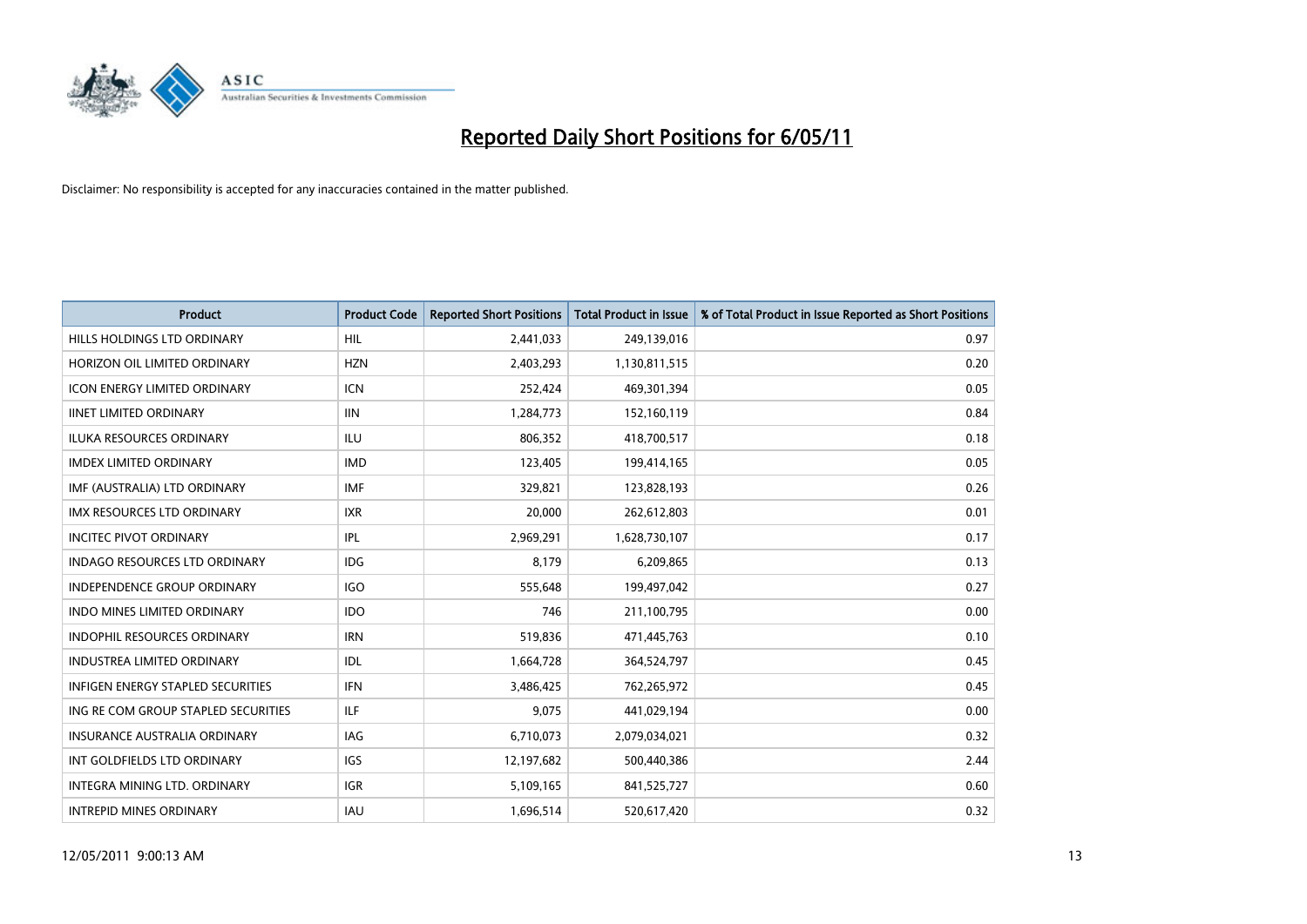

| <b>Product</b>                                  | <b>Product Code</b> | <b>Reported Short Positions</b> | Total Product in Issue | % of Total Product in Issue Reported as Short Positions |
|-------------------------------------------------|---------------------|---------------------------------|------------------------|---------------------------------------------------------|
| <b>INVESTA OFFICE FUND STAPLED SECURITIES</b>   | <b>IOF</b>          | 10,593,946                      | 2,729,071,212          | 0.37                                                    |
| <b>INVOCARE LIMITED ORDINARY</b>                | <b>IVC</b>          | 716,217                         | 102,421,288            | 0.69                                                    |
| <b>ION LIMITED ORDINARY</b>                     | <b>ION</b>          | 164,453                         | 256,365,105            | 0.06                                                    |
| <b>IOOF HOLDINGS LTD ORDINARY</b>               | IFL.                | 892,887                         | 229,794,395            | 0.38                                                    |
| <b>IRESS MARKET TECH. ORDINARY</b>              | <b>IRE</b>          | 2,181,042                       | 126,018,142            | 1.72                                                    |
| <b>IRON ORE HOLDINGS ORDINARY</b>               | <b>IOH</b>          | 19.925                          | 138,879,674            | 0.01                                                    |
| ISHARES FTSE CHINA25 CDI 1:1                    | <b>IZZ</b>          | 1,214                           | 128,250,000            | 0.00                                                    |
| ISHARES MSCI AUS 200 ISHARES MSCI AUS 200       | IOZ                 | 1,780                           | 1,950,015              | 0.09                                                    |
| ISHARES MSCI BRIC CDI 1:1                       | <b>IBK</b>          | 3,067                           | 3,650,000              | 0.08                                                    |
| ISHARES S&P 500 CDI 1:1                         | <b>IVV</b>          | 4,750                           | 116,350,000            | 0.00                                                    |
| ISHARES S&P HIGH DIV ISHARES S&P HIGH DIV       | <b>IHD</b>          | 4,208                           | 1,700,055              | 0.25                                                    |
| ISHARES S&P/ASX 20 ISHARES S&P/ASX20            | ILC                 | 25,597                          | 2,175,008              | 1.18                                                    |
| ISHARES SMALL ORDS ISHARES SMALL ORDS           | <b>ISO</b>          | 141,036                         | 5,700,000              | 2.47                                                    |
| <b>ISOFT GROUP LIMITED ORDINARY</b>             | <b>ISF</b>          | 3,992,431                       | 1,070,595,874          | 0.38                                                    |
| <b>IVANHOE AUSTRALIA ORDINARY</b>               | <b>IVA</b>          | 394,457                         | 418,709,553            | 0.09                                                    |
| <b>JABIRU METALS LTD ORDINARY</b>               | <b>JML</b>          | 20,477                          | 558,654,366            | 0.00                                                    |
| <b>JAMES HARDIE INDUST CHESS DEPOSITARY INT</b> | <b>IHX</b>          | 18,695,211                      | 436,386,587            | 4.23                                                    |
| <b>JAMESON RESOURCES ORDINARY</b>               | JAL                 | 1,600,000                       | 95,828,865             | 1.67                                                    |
| <b>JB HI-FI LIMITED ORDINARY</b>                | <b>IBH</b>          | 8,198,896                       | 109,364,105            | 7.47                                                    |
| KAGARA LTD ORDINARY                             | KZL                 | 7,617,408                       | 708,583,835            | 1.07                                                    |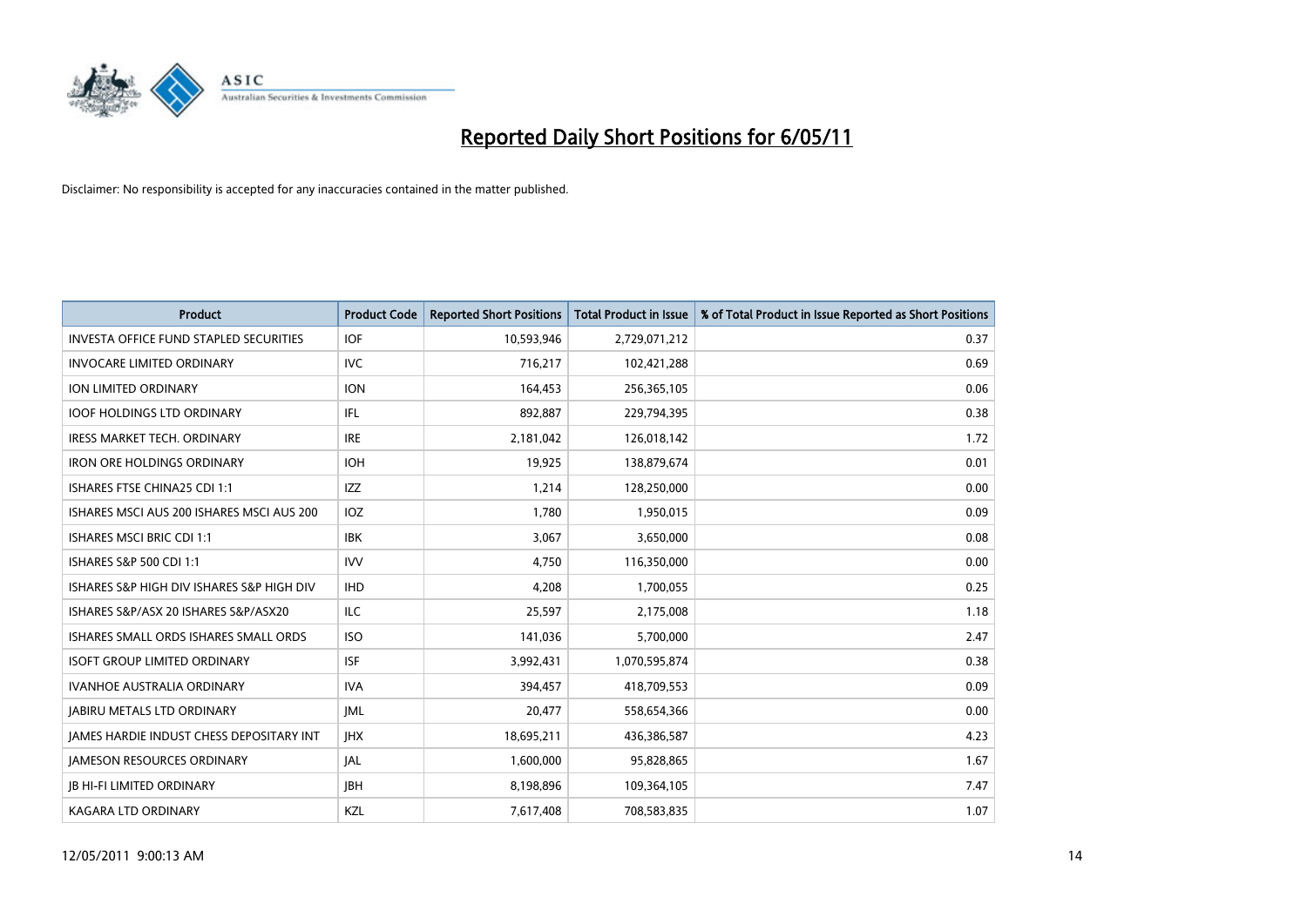

| <b>Product</b>                        | <b>Product Code</b> | <b>Reported Short Positions</b> | <b>Total Product in Issue</b> | % of Total Product in Issue Reported as Short Positions |
|---------------------------------------|---------------------|---------------------------------|-------------------------------|---------------------------------------------------------|
| KANGAROO RES LTD ORDINARY             | <b>KRL</b>          | 600,000                         | 1,129,430,012                 | 0.05                                                    |
| KAROON GAS AUSTRALIA ORDINARY         | <b>KAR</b>          | 1,094,289                       | 221,420,769                   | 0.50                                                    |
| KASBAH RESOURCES ORDINARY             | <b>KAS</b>          | 17,529                          | 364,262,596                   | 0.00                                                    |
| KATHMANDU HOLD LTD ORDINARY           | <b>KMD</b>          | 965,357                         | 200,000,000                   | 0.48                                                    |
| <b>KEYBRIDGE CAPITAL ORDINARY</b>     | <b>KBC</b>          | 5,999                           | 172,070,564                   | 0.00                                                    |
| KIMBERLEY METALS LTD ORDINARY         | <b>KBL</b>          | 1,821                           | 161,976,319                   | 0.00                                                    |
| KINGSGATE CONSOLID, ORDINARY          | <b>KCN</b>          | 2,175,843                       | 135,221,250                   | 1.58                                                    |
| KINGSROSE MINING LTD ORDINARY         | <b>KRM</b>          | 202,971                         | 263,130,366                   | 0.07                                                    |
| LEIGHTON HOLDINGS ORDINARY            | LEI                 | 8,374,767                       | 325,663,190                   | 2.51                                                    |
| LEND LEASE GROUP UNIT/ORD STAPLED     | LLC                 | 3,666,383                       | 570,915,669                   | 0.61                                                    |
| LINC ENERGY LTD ORDINARY              | <b>LNC</b>          | 6,254,379                       | 503,418,900                   | 1.21                                                    |
| LIQUEFIED NATURAL ORDINARY            | LNG                 | 267,190                         | 214,099,015                   | 0.12                                                    |
| LYNAS CORPORATION ORDINARY            | <b>LYC</b>          | 37,923,157                      | 1,690,819,142                 | 2.25                                                    |
| M2 TELECOMMUNICATION ORDINARY         | <b>MTU</b>          | 6,347                           | 123,591,285                   | 0.01                                                    |
| MACARTHUR COAL ORDINARY               | <b>MCC</b>          | 3,353,010                       | 302,092,343                   | 1.09                                                    |
| <b>MACMAHON HOLDINGS ORDINARY</b>     | <b>MAH</b>          | 9,100,479                       | 733,711,705                   | 1.23                                                    |
| MACO ATLAS ROADS GRP ORDINARY STAPLED | <b>MQA</b>          | 5,418,722                       | 452,345,907                   | 1.20                                                    |
| MACQUARIE GROUP LTD ORDINARY          | MQG                 | 2,226,968                       | 346,814,961                   | 0.64                                                    |
| <b>MANTRA RESOURCES ORDINARY</b>      | <b>MRU</b>          | 146,442                         | 135,326,194                   | 0.10                                                    |
| MAP GROUP STAPLED US PROHIBIT.        | <b>MAP</b>          | 3,232,623                       | 1,861,210,782                 | 0.16                                                    |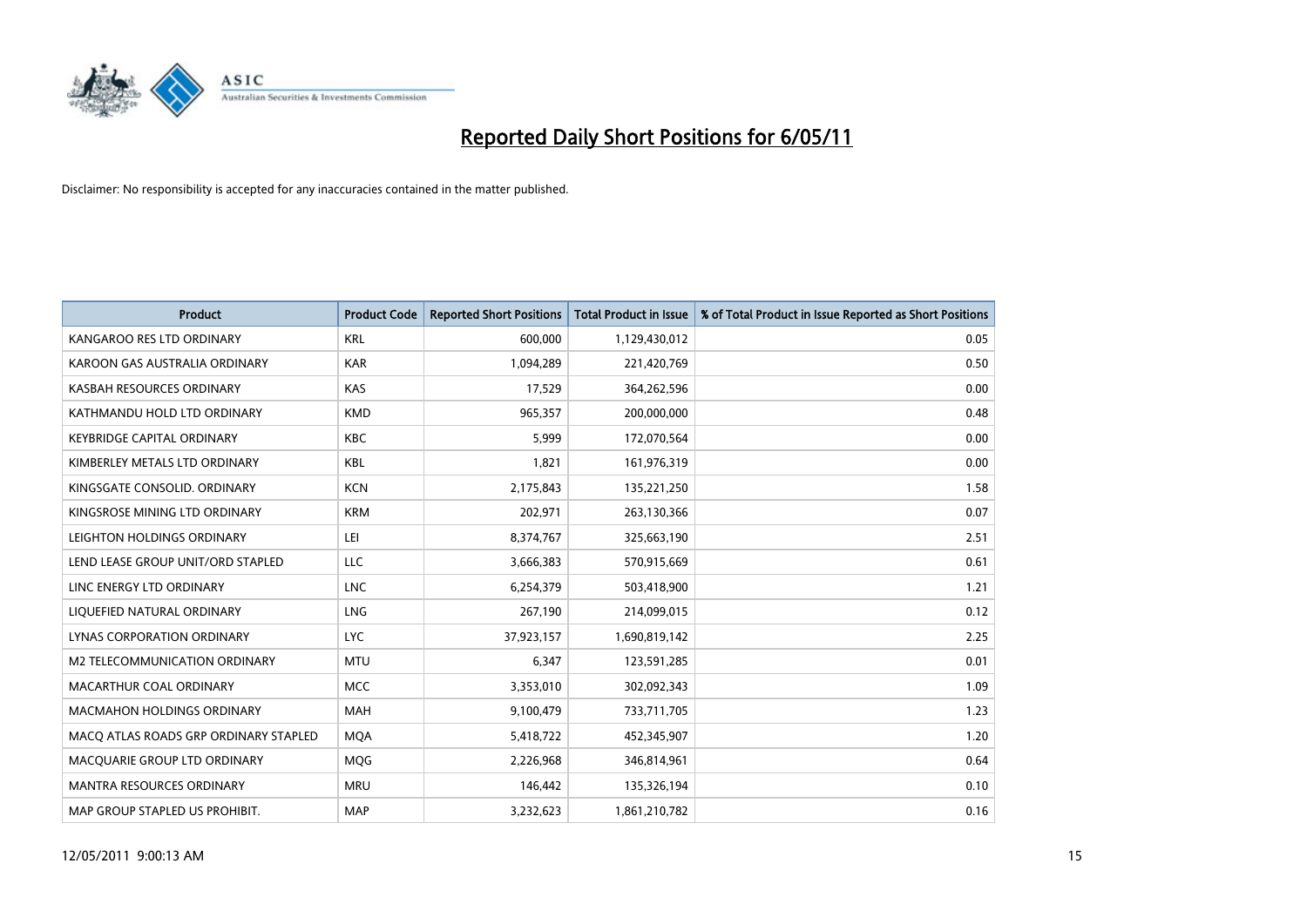

| <b>Product</b>                       | <b>Product Code</b> | <b>Reported Short Positions</b> | <b>Total Product in Issue</b> | % of Total Product in Issue Reported as Short Positions |
|--------------------------------------|---------------------|---------------------------------|-------------------------------|---------------------------------------------------------|
| <b>MARENGO MINING ORDINARY</b>       | <b>MGO</b>          | 140,159                         | 995,068,613                   | 0.01                                                    |
| MARYBOROUGH SUGAR ORDINARY           | <b>MSF</b>          | 34,402                          | 69,165,378                    | 0.05                                                    |
| <b>MATRIX C &amp; E LTD ORDINARY</b> | <b>MCE</b>          | 162.306                         | 76,514,098                    | 0.20                                                    |
| MCMILLAN SHAKESPEARE ORDINARY        | <b>MMS</b>          | 52,475                          | 68,067,560                    | 0.07                                                    |
| <b>MCPHERSON'S LTD ORDINARY</b>      | <b>MCP</b>          | 216,965                         | 72,401,758                    | 0.30                                                    |
| MEDUSA MINING LTD ORDINARY           | <b>MML</b>          | 2,111,757                       | 188,233,911                   | 1.13                                                    |
| MELBOURNE IT LIMITED ORDINARY        | <b>MLB</b>          | 193,072                         | 80,628,721                    | 0.25                                                    |
| MEO AUSTRALIA LTD ORDINARY           | <b>MEO</b>          | 5,516,866                       | 539,913,260                   | 1.01                                                    |
| <b>MERMAID MARINE ORDINARY</b>       | <b>MRM</b>          | 930,617                         | 215,066,086                   | 0.44                                                    |
| MESOBLAST LIMITED ORDINARY           | <b>MSB</b>          | 1,862,448                       | 279,733,562                   | 0.63                                                    |
| METALS X LIMITED ORDINARY            | <b>MLX</b>          | 326,940                         | 1,365,661,782                 | 0.03                                                    |
| METCASH LIMITED ORDINARY             | <b>MTS</b>          | 15,903,165                      | 768,853,644                   | 2.06                                                    |
| METGASCO LIMITED ORDINARY            | <b>MEL</b>          | 235,435                         | 252,710,972                   | 0.09                                                    |
| METMINCO LIMITED ORDINARY            | <b>MNC</b>          | 3,413,248                       | 1,377,720,365                 | 0.24                                                    |
| MICLYN EXP OFFSHR ORDINARY           | <b>MIO</b>          | 471,172                         | 274,618,684                   | 0.17                                                    |
| MINARA RESOURCES ORDINARY            | <b>MRE</b>          | 8,233,170                       | 1,169,424,487                 | 0.69                                                    |
| MINCOR RESOURCES NL ORDINARY         | <b>MCR</b>          | 865,840                         | 200,608,804                   | 0.43                                                    |
| MINEMAKERS LIMITED ORDINARY          | <b>MAK</b>          | 71,627                          | 227,003,950                   | 0.03                                                    |
| MINERAL DEPOSITS ORDINARY            | <b>MDL</b>          | 260,874                         | 60,768,582                    | 0.42                                                    |
| MINERAL RESOURCES. ORDINARY          | <b>MIN</b>          | 606,147                         | 169,123,017                   | 0.35                                                    |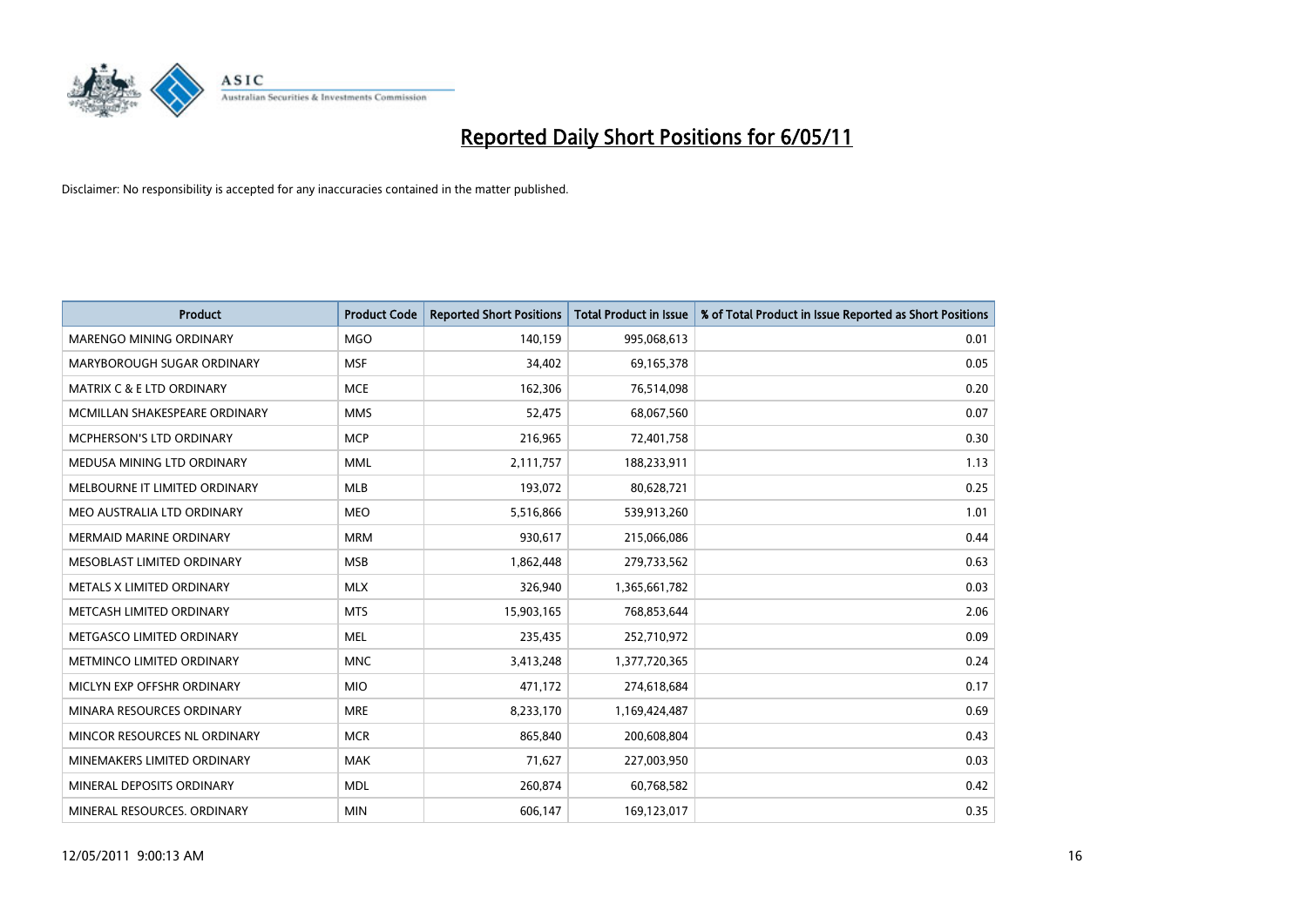

| <b>Product</b>                    | <b>Product Code</b> | <b>Reported Short Positions</b> | <b>Total Product in Issue</b> | % of Total Product in Issue Reported as Short Positions |
|-----------------------------------|---------------------|---------------------------------|-------------------------------|---------------------------------------------------------|
| MIRABELA NICKEL LTD ORDINARY      | <b>MBN</b>          | 11,624,303                      | 491,561,237                   | 2.35                                                    |
| MIRVAC GROUP STAPLED SECURITIES   | <b>MGR</b>          | 19,674,715                      | 3,416,924,188                 | 0.56                                                    |
| <b>MOLOPO ENERGY LTD ORDINARY</b> | <b>MPO</b>          | 1,373,432                       | 250,972,584                   | 0.54                                                    |
| MONADELPHOUS GROUP ORDINARY       | <b>MND</b>          | 580,150                         | 87,576,827                    | 0.66                                                    |
| <b>MOUNT GIBSON IRON ORDINARY</b> | <b>MGX</b>          | 5,152,734                       | 1,082,570,693                 | 0.44                                                    |
| MULTIPLEX SITES SITES             | <b>MXUPA</b>        | 36                              | 4,500,000                     | 0.00                                                    |
| MURCHISON METALS LTD ORDINARY     | <b>MMX</b>          | 14,038,820                      | 435,884,268                   | 3.23                                                    |
| <b>MYER HOLDINGS LTD ORDINARY</b> | <b>MYR</b>          | 11,446,031                      | 582,847,884                   | 1.97                                                    |
| <b>MYSTATE LIMITED ORDINARY</b>   | <b>MYS</b>          | 1,400                           | 67,439,158                    | 0.00                                                    |
| NATIONAL AUST, BANK ORDINARY      | <b>NAB</b>          | 16,029,097                      | 2,169,658,383                 | 0.72                                                    |
| NATURAL FUEL LIMITED ORDINARY     | <b>NFL</b>          |                                 | 721,912                       | 0.00                                                    |
| NAVITAS LIMITED ORDINARY          | <b>NVT</b>          | 2,417,561                       | 369,358,564                   | 0.64                                                    |
| NEPTUNE MARINE ORDINARY           | <b>NMS</b>          | 700.073                         | 1,747,612,299                 | 0.04                                                    |
| NEW HOPE CORPORATION ORDINARY     | <b>NHC</b>          | 730,517                         | 830,230,549                   | 0.08                                                    |
| NEWCREST MINING ORDINARY          | <b>NCM</b>          | 3,282,497                       | 765,407,334                   | 0.41                                                    |
| NEWS CORP A NON-VOTING CDI        | <b>NWSLV</b>        | 826.044                         | 1,829,745,732                 | 0.04                                                    |
| NEWS CORP B VOTING CDI            | <b>NWS</b>          | 2,245,562                       | 798,520,953                   | 0.27                                                    |
| NEXBIS LIMITED ORDINARY           | <b>NBS</b>          | 63,733                          | 798,356,704                   | 0.01                                                    |
| NEXUS ENERGY LIMITED ORDINARY     | <b>NXS</b>          | 25,785,856                      | 1,162,462,245                 | 2.22                                                    |
| NIB HOLDINGS LIMITED ORDINARY     | <b>NHF</b>          | 297.762                         | 466,765,752                   | 0.06                                                    |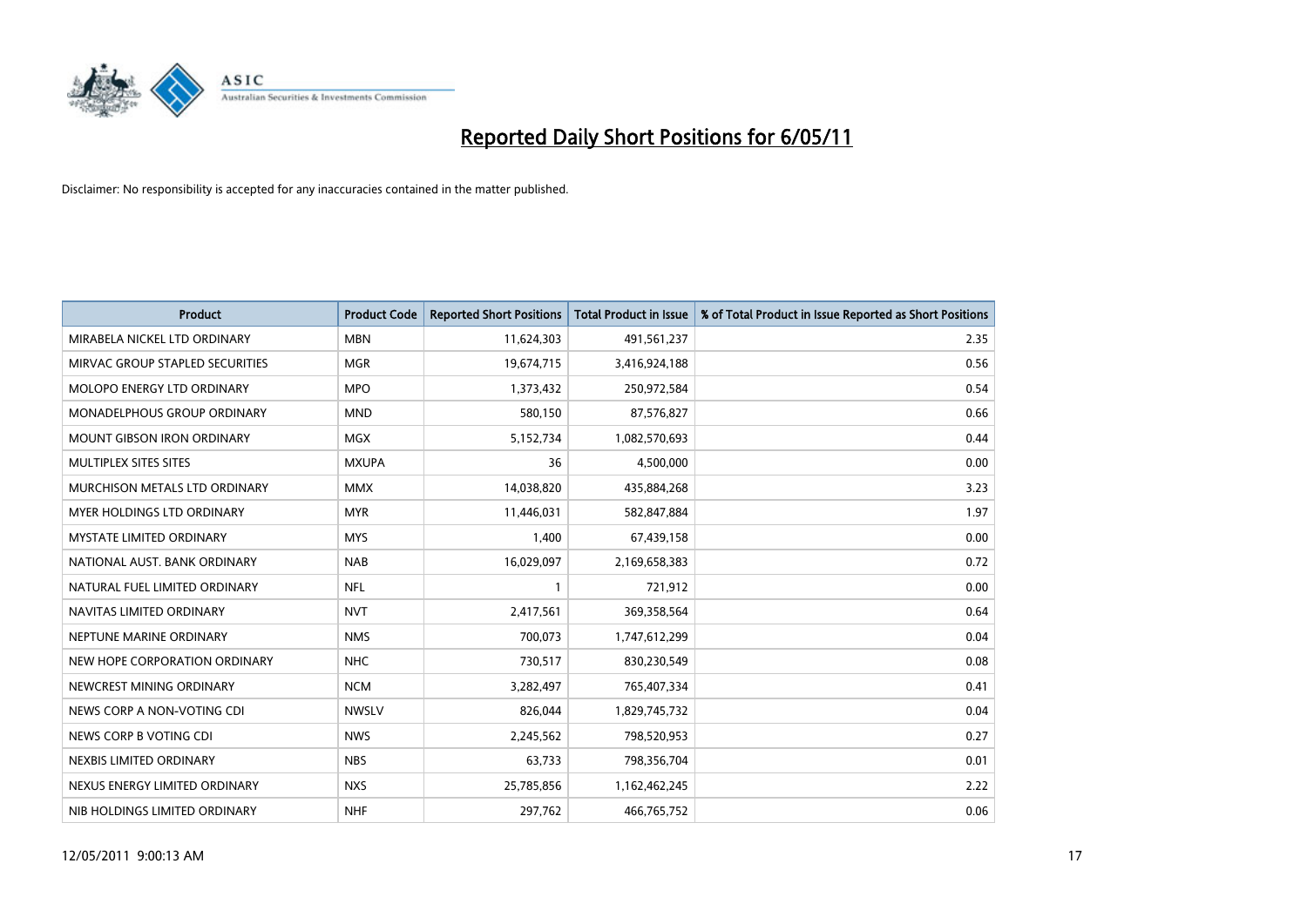

| <b>Product</b>                        | <b>Product Code</b> | <b>Reported Short Positions</b> | Total Product in Issue | % of Total Product in Issue Reported as Short Positions |
|---------------------------------------|---------------------|---------------------------------|------------------------|---------------------------------------------------------|
| NICK SCALI LIMITED ORDINARY           | <b>NCK</b>          | 39,246                          | 81,000,000             | 0.04                                                    |
| NIDO PETROLEUM ORDINARY               | <b>NDO</b>          | 574,879                         | 1,373,822,119          | 0.03                                                    |
| NKWE PLATINUM 10C US COMMON           | <b>NKP</b>          | 218,384                         | 559,651,184            | 0.04                                                    |
| NOBLE MINERAL RES ORDINARY            | <b>NMG</b>          | 865,898                         | 382,882,880            | 0.23                                                    |
| NORTHERN CREST ORDINARY               | <b>NOC</b>          | 24,345                          | 133,484,723            | 0.02                                                    |
| NORTHERN IRON LTD ORDINARY            | <b>NFE</b>          | 1,139,824                       | 336,084,863            | 0.34                                                    |
| NRW HOLDINGS LIMITED ORDINARY         | <b>NWH</b>          | 512,737                         | 276,770,445            | 0.18                                                    |
| NSL CONSOLIDATED LTD ORDINARY         | <b>NSL</b>          | 101,269                         | 270,661,373            | 0.03                                                    |
| NUFARM LIMITED ORDINARY               | <b>NUF</b>          | 6,026,330                       | 261,833,005            | 2.30                                                    |
| OAKTON LIMITED ORDINARY               | <b>OKN</b>          | 776,156                         | 93,800,235             | 0.83                                                    |
| OCEANAGOLD CORP. CHESS DEPOSITARY INT | <b>OGC</b>          | 1,675,667                       | 262,180,388            | 0.63                                                    |
| OCEANIA CAPITAL LTD ORDINARY          | <b>OCP</b>          | 2,500                           | 91,921,295             | 0.00                                                    |
| OIL SEARCH LTD ORDINARY               | OSH                 | 12,067,561                      | 1,320,648,378          | 0.92                                                    |
| <b>OILEX LTD ORDINARY</b>             | <b>OEX</b>          | 63,746                          | 253,274,885            | 0.03                                                    |
| OM HOLDINGS LIMITED ORDINARY          | OMH                 | 6,814,633                       | 504,105,150            | 1.35                                                    |
| ONESTEEL LIMITED ORDINARY             | OST                 | 14,758,390                      | 1,338,106,652          | 1.08                                                    |
| ORICA LIMITED ORDINARY                | ORI                 | 3,135,823                       | 363,223,767            | 0.83                                                    |
| ORIGIN ENERGY ORDINARY                | <b>ORG</b>          | 2,103,404                       | 1,064,377,759          | 0.18                                                    |
| OROCOBRE LIMITED ORDINARY             | <b>ORE</b>          | 62,604                          | 102,813,894            | 0.06                                                    |
| OROTONGROUP LIMITED ORDINARY          | <b>ORL</b>          | 23,753                          | 40,880,902             | 0.06                                                    |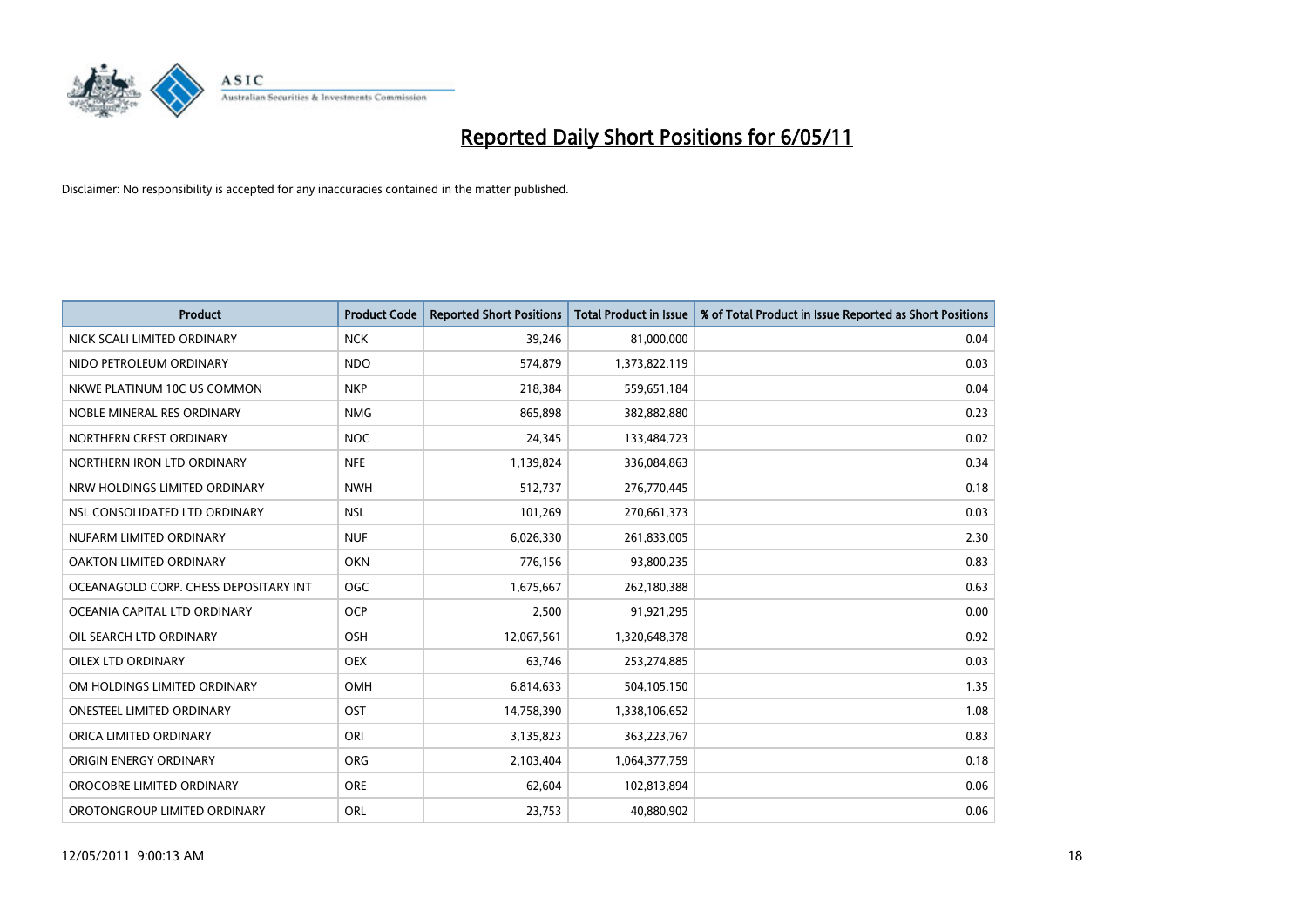

| <b>Product</b>                | <b>Product Code</b> | <b>Reported Short Positions</b> | <b>Total Product in Issue</b> | % of Total Product in Issue Reported as Short Positions |
|-------------------------------|---------------------|---------------------------------|-------------------------------|---------------------------------------------------------|
| OTTO ENERGY LIMITED ORDINARY  | OEL                 | 109,204                         | 1,134,540,071                 | 0.01                                                    |
| OZ MINERALS ORDINARY          | OZL                 | 22,616,229                      | 3,238,546,504                 | 0.68                                                    |
| PACIFIC BRANDS ORDINARY       | <b>PBG</b>          | 8,479,833                       | 931,386,248                   | 0.92                                                    |
| PALADIN ENERGY LTD ORDINARY   | <b>PDN</b>          | 12,853,438                      | 777,698,217                   | 1.63                                                    |
| PANAUST LIMITED ORDINARY      | <b>PNA</b>          | 20,347,680                      | 2,965,008,426                 | 0.67                                                    |
| PANORAMIC RESOURCES ORDINARY  | PAN                 | 905,785                         | 207,050,710                   | 0.45                                                    |
| PAPERLINX LIMITED ORDINARY    | <b>PPX</b>          | 19,142,062                      | 603,580,761                   | 3.16                                                    |
| PAPILLON RES LTD ORDINARY     | PIR                 | 115,942                         | 190,812,855                   | 0.06                                                    |
| PATTIES FOODS LTD ORDINARY    | PFL                 |                                 | 138,989,223                   | 0.00                                                    |
| PEET LIMITED ORDINARY         | <b>PPC</b>          | 88,917                          | 303,854,244                   | 0.02                                                    |
| PENINSULA ENERGY LTD ORDINARY | <b>PEN</b>          | 485,000                         | 2,087,215,700                 | 0.02                                                    |
| PERILYA LIMITED ORDINARY      | PEM                 | 461,592                         | 526,075,563                   | 0.09                                                    |
| PERPETUAL LIMITED ORDINARY    | PPT                 | 2,443,939                       | 44,669,352                    | 5.47                                                    |
| PERSEUS MINING LTD ORDINARY   | PRU                 | 3,700,891                       | 424,017,088                   | 0.87                                                    |
| PETSEC ENERGY ORDINARY        | <b>PSA</b>          | 223,332                         | 231,283,622                   | 0.10                                                    |
| PHARMAXIS LTD ORDINARY        | <b>PXS</b>          | 947,021                         | 228,290,309                   | 0.42                                                    |
| PHOTON GROUP LTD ORDINARY     | PGA                 | 250,510                         | 1,540,886,866                 | 0.02                                                    |
| PLATINUM ASSET ORDINARY       | <b>PTM</b>          | 6,734,025                       | 561,347,878                   | 1.19                                                    |
| PLATINUM AUSTRALIA ORDINARY   | <b>PLA</b>          | 5,095,750                       | 392,430,039                   | 1.30                                                    |
| PLATINUM CAPITAL LTD ORDINARY | <b>PMC</b>          |                                 | 164,959,410                   | 0.00                                                    |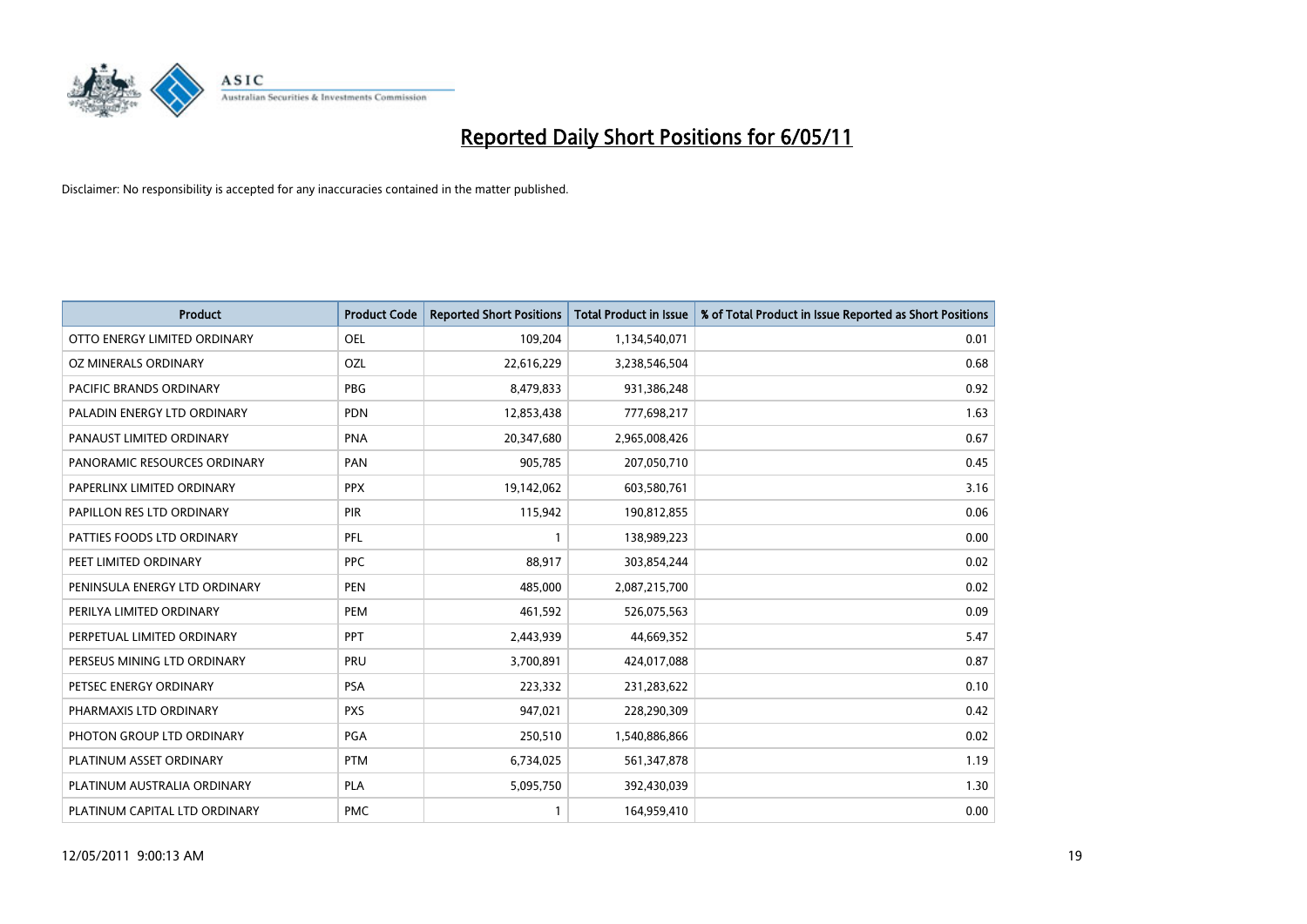

| <b>Product</b>                       | <b>Product Code</b> | <b>Reported Short Positions</b> | Total Product in Issue | % of Total Product in Issue Reported as Short Positions |
|--------------------------------------|---------------------|---------------------------------|------------------------|---------------------------------------------------------|
| PMP LIMITED ORDINARY                 | <b>PMP</b>          | 48,366                          | 335,338,483            | 0.01                                                    |
| PORT BOUVARD LIMITED ORDINARY        | PBD                 | 6,754                           | 593,868,295            | 0.00                                                    |
| PRANA BIOTECHNOLOGY ORDINARY         | PBT                 | 526,750                         | 269,292,203            | 0.20                                                    |
| PREMIER INVESTMENTS ORDINARY         | <b>PMV</b>          | 571,090                         | 155,062,831            | 0.37                                                    |
| PRIMA BIOMED LTD ORDINARY            | <b>PRR</b>          | 198,911                         | 809,228,119            | 0.02                                                    |
| PRIMARY HEALTH CARE ORDINARY         | PRY                 | 8,846,313                       | 497,349,803            | 1.78                                                    |
| PRIME INFR GROUP. STAPLED SECURITIES | PIH                 | 308.735                         | 351,776,795            | 0.09                                                    |
| PRIME MEDIA GRP LTD ORDINARY         | <b>PRT</b>          | 14,825                          | 366,330,303            | 0.00                                                    |
| PROGEN PHARMACEUTIC ORDINARY         | PGL                 | 151,596                         | 24,709,097             | 0.61                                                    |
| PROGRAMMED ORDINARY                  | <b>PRG</b>          | 393,104                         | 118,169,908            | 0.33                                                    |
| PSIVIDA CORP CDI 1:1                 | <b>PVA</b>          | 6,878                           | 8,891,730              | 0.08                                                    |
| <b>QANTAS AIRWAYS ORDINARY</b>       | QAN                 | 36,380,413                      | 2,265,123,620          | 1.59                                                    |
| OBE INSURANCE GROUP ORDINARY         | OBE                 | 17,716,270                      | 1,092,653,182          | 1.61                                                    |
| OR NATIONAL LIMITED ORDINARY         | <b>ORN</b>          | 17,908,590                      | 2,440,000,000          | 0.72                                                    |
| <b>QUBE LOGISTICS ORDINARY UNITS</b> | <b>QUB</b>          | 18,364,308                      | 610,839,329            | 3.01                                                    |
| RAMELIUS RESOURCES ORDINARY          | <b>RMS</b>          | 98,272                          | 291,658,795            | 0.03                                                    |
| RAMSAY HEALTH CARE ORDINARY          | <b>RHC</b>          | 1,679,100                       | 202,081,252            | 0.82                                                    |
| <b>RCR TOMLINSON ORDINARY</b>        | <b>RCR</b>          | 68,067                          | 131,897,672            | 0.05                                                    |
| <b>REA GROUP ORDINARY</b>            | <b>REA</b>          | 42,812                          | 130,401,680            | 0.02                                                    |
| <b>RECKON LIMITED ORDINARY</b>       | <b>RKN</b>          | $\overline{2}$                  | 133,384,060            | 0.00                                                    |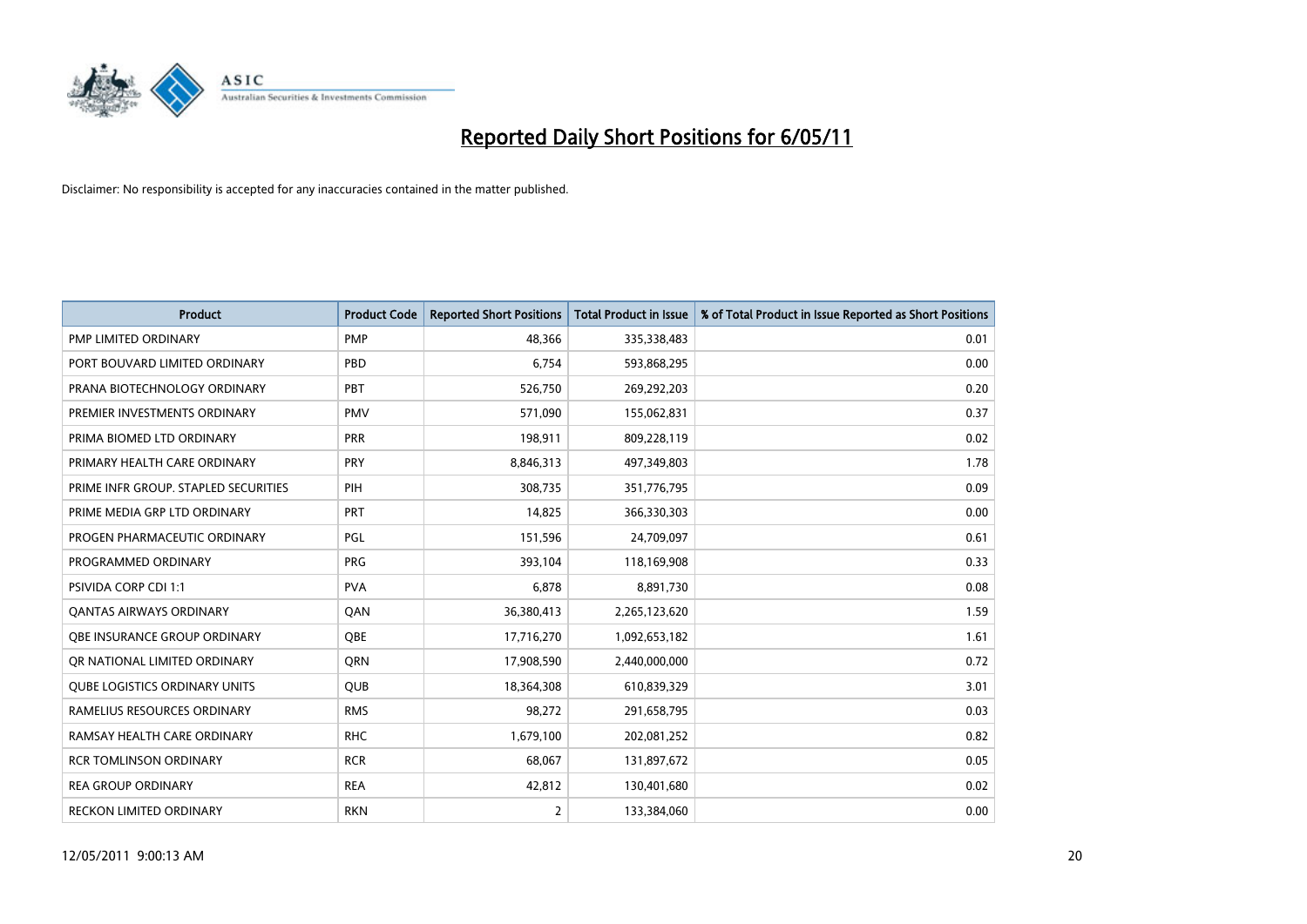

| <b>Product</b>                      | <b>Product Code</b> | <b>Reported Short Positions</b> | Total Product in Issue | % of Total Product in Issue Reported as Short Positions |
|-------------------------------------|---------------------|---------------------------------|------------------------|---------------------------------------------------------|
| <b>RED FORK ENERGY ORDINARY</b>     | <b>RFE</b>          | 61,727                          | 246,979,853            | 0.02                                                    |
| REDFLEX HOLDINGS ORDINARY           | <b>RDF</b>          | 123,642                         | 110,345,599            | 0.11                                                    |
| REED RESOURCES LTD ORDINARY         | <b>RDR</b>          | 365,589                         | 262,237,201            | 0.14                                                    |
| REGIS RESOURCES ORDINARY            | <b>RRL</b>          | 2,493,689                       | 431,217,041            | 0.58                                                    |
| RESMED INC CDI 10:1                 | <b>RMD</b>          | 10,404,673                      | 1,534,676,730          | 0.67                                                    |
| <b>RESOLUTE MINING ORDINARY</b>     | <b>RSG</b>          | 6,557,094                       | 467,618,520            | 1.40                                                    |
| RESOURCE AND INVEST. ORDINARY       | <b>RNI</b>          | 6,214                           | 124,579,308            | 0.00                                                    |
| <b>RESOURCE GENERATION ORDINARY</b> | <b>RES</b>          | 238,599                         | 250,200,530            | 0.09                                                    |
| REVERSE CORP LIMITED ORDINARY       | <b>REF</b>          | 25,141                          | 92,382,175             | 0.03                                                    |
| REX MINERALS LIMITED ORDINARY       | <b>RXM</b>          | 244,774                         | 151,438,879            | 0.15                                                    |
| RHG LIMITED ORDINARY                | <b>RHG</b>          | 191,939                         | 318,745,978            | 0.05                                                    |
| <b>RIDLEY CORPORATION ORDINARY</b>  | <b>RIC</b>          | 808,517                         | 307,817,071            | 0.27                                                    |
| RIO TINTO LIMITED ORDINARY          | <b>RIO</b>          | 15,112,487                      | 435,758,720            | 3.45                                                    |
| <b>RIVERCITY MOTORWAY STAPLED</b>   | <b>RCY</b>          | 132,000                         | 957,010,115            | 0.01                                                    |
| RIVERSDALE MINING ORDINARY          | <b>RIV</b>          | 24,189                          | 244,431,186            | 0.01                                                    |
| ROBUST RESOURCES ORDINARY           | <b>ROL</b>          | 1,139,820                       | 84,944,097             | 1.34                                                    |
| ROC OIL COMPANY ORDINARY            | <b>ROC</b>          | 7,004,866                       | 713,154,560            | 0.97                                                    |
| SAI GLOBAL LIMITED ORDINARY         | SAI                 | 238,204                         | 199,552,155            | 0.12                                                    |
| SALMAT LIMITED ORDINARY             | <b>SLM</b>          | 144,481                         | 159,767,799            | 0.09                                                    |
| SAMSON OIL & GAS LTD ORDINARY       | SSN                 | 3,201,860                       | 1,726,580,909          | 0.18                                                    |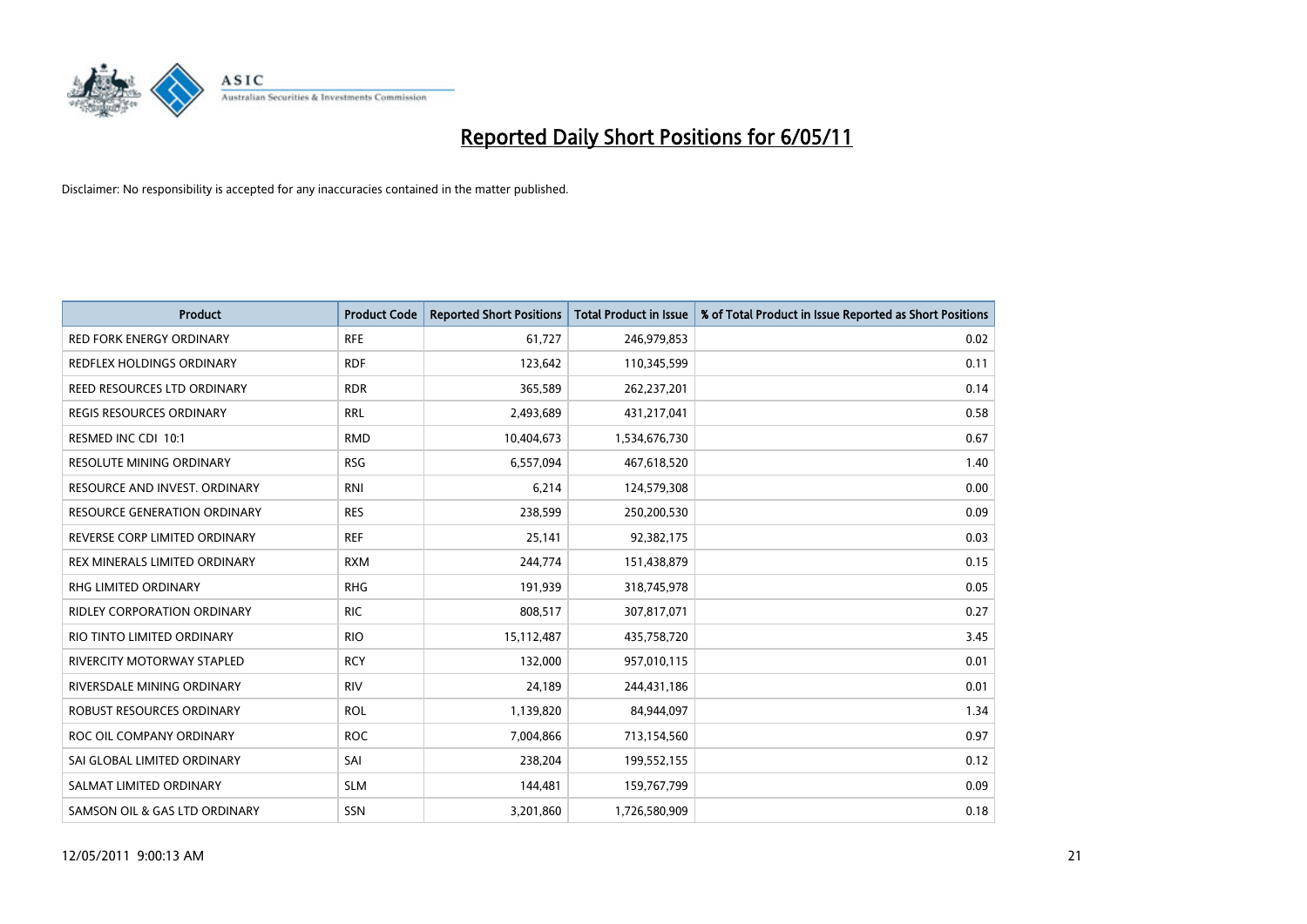

| <b>Product</b>                           | <b>Product Code</b> | <b>Reported Short Positions</b> | <b>Total Product in Issue</b> | % of Total Product in Issue Reported as Short Positions |
|------------------------------------------|---------------------|---------------------------------|-------------------------------|---------------------------------------------------------|
| SANDFIRE RESOURCES ORDINARY              | <b>SFR</b>          | 1,348,965                       | 148,384,969                   | 0.90                                                    |
| SANTOS LTD ORDINARY                      | <b>STO</b>          | 5,467,580                       | 877,955,664                   | 0.60                                                    |
| SARACEN MINERAL ORDINARY                 | <b>SAR</b>          | 673.003                         | 492,151,415                   | 0.13                                                    |
| SEDGMAN LIMITED ORDINARY                 | <b>SDM</b>          | 396,963                         | 209,752,689                   | 0.19                                                    |
| SEEK LIMITED ORDINARY                    | <b>SEK</b>          | 8,652,127                       | 336,584,488                   | 2.56                                                    |
| SELECT HARVESTS ORDINARY                 | SHV                 | 201                             | 56,226,960                    | 0.00                                                    |
| SENETAS CORPORATION ORDINARY             | <b>SEN</b>          | 756,999                         | 463,105,195                   | 0.16                                                    |
| SENEX ENERGY LIMITED ORDINARY            | <b>SXY</b>          | 125,171                         | 744,320,231                   | 0.02                                                    |
| SERVCORP LIMITED ORDINARY                | SRV                 | 74,178                          | 98,440,807                    | 0.07                                                    |
| SERVICE STREAM ORDINARY                  | <b>SSM</b>          | 344,663                         | 283,418,867                   | 0.12                                                    |
| SEVEN GROUP HOLDINGS ORDINARY            | <b>SVW</b>          | 1,010,563                       | 305,910,281                   | 0.32                                                    |
| SEVEN WEST MEDIA LTD ORDINARY            | <b>SWM</b>          | 4,042,189                       | 610,327,899                   | 0.66                                                    |
| SIGMA PHARMACEUTICAL ORDINARY            | SIP                 | 17,528,838                      | 1,178,626,572                 | 1.49                                                    |
| SILEX SYSTEMS ORDINARY                   | <b>SLX</b>          | 445,390                         | 170,128,997                   | 0.26                                                    |
| SILVER LAKE RESOURCE ORDINARY            | <b>SLR</b>          | 61,873                          | 178,882,838                   | 0.03                                                    |
| SIMS METAL MGMT LTD ORDINARY             | SGM                 | 3,631,515                       | 205,393,914                   | 1.76                                                    |
| SINGAPORE TELECOMM. CHESS DEPOSITARY INT | SGT                 | 4,417,600                       | 276,569,442                   | 1.59                                                    |
| SKILLED GROUP LTD ORDINARY               | <b>SKE</b>          | 51,902                          | 233,089,776                   | 0.01                                                    |
| SKY CITY ENTERTAIN, ORDINARY             | <b>SKC</b>          | 114,200                         | 576,958,340                   | 0.02                                                    |
| SMS MANAGEMENT. ORDINARY                 | <b>SMX</b>          | 107,949                         | 67,661,358                    | 0.15                                                    |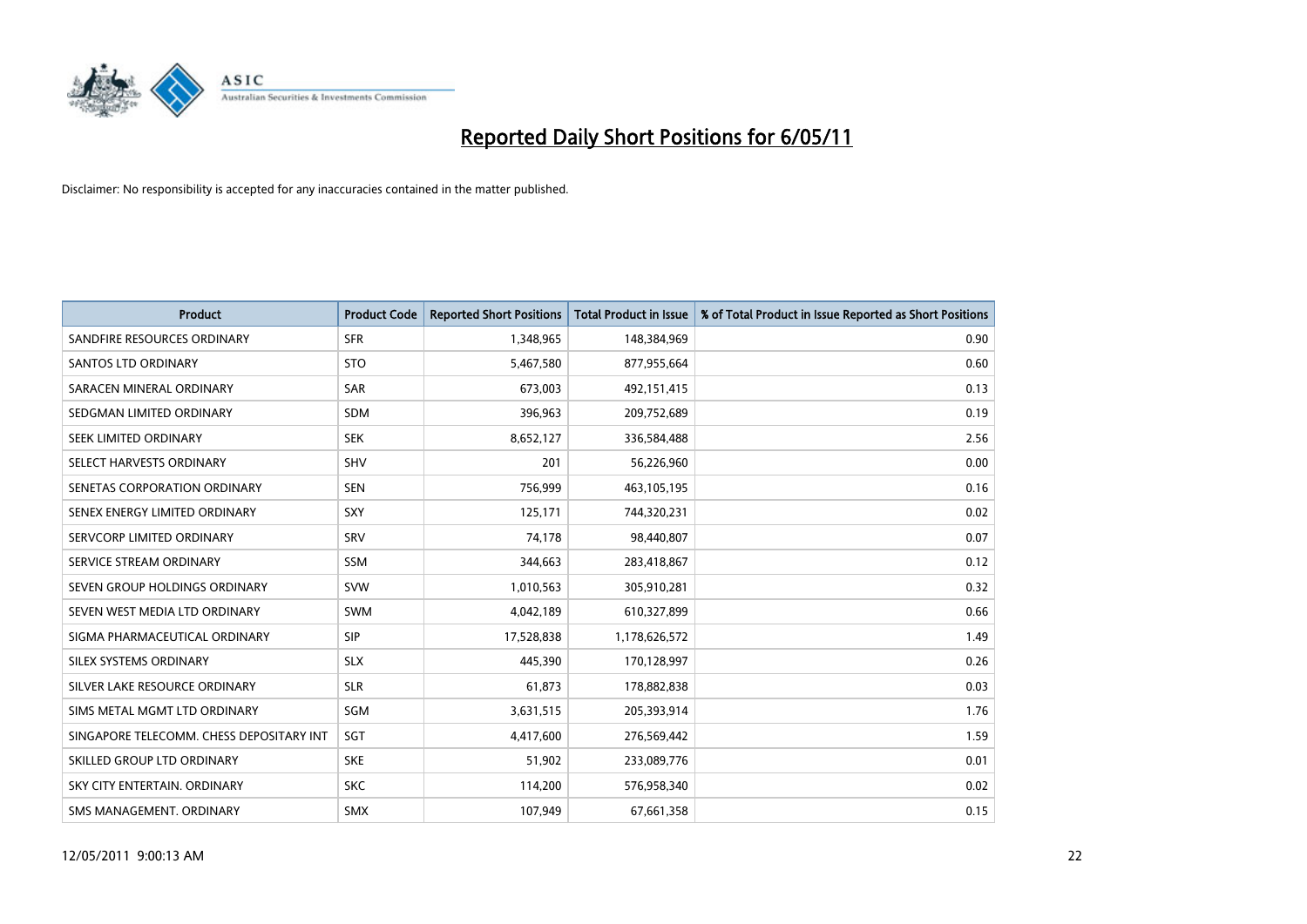

| <b>Product</b>                           | <b>Product Code</b> | <b>Reported Short Positions</b> | <b>Total Product in Issue</b> | % of Total Product in Issue Reported as Short Positions |
|------------------------------------------|---------------------|---------------------------------|-------------------------------|---------------------------------------------------------|
| SONIC HEALTHCARE ORDINARY                | <b>SHL</b>          | 4,516,907                       | 388,429,875                   | 1.16                                                    |
| SOUL PATTINSON (W.H) ORDINARY            | SOL                 | 38,337                          | 238,640,580                   | 0.01                                                    |
| SOUTH BOULDER MINES ORDINARY             | <b>STB</b>          | 10,397                          | 86,115,688                    | 0.01                                                    |
| SP AUSNET STAPLED SECURITIES             | <b>SPN</b>          | 5,368,870                       | 2,795,115,439                 | 0.19                                                    |
| SPARK INFRASTRUCTURE STAPLED NOTE & UNIT | SKI                 | 17,408,374                      | 1,326,734,264                 | 1.30                                                    |
| SPDR 200 FUND ETF UNITS                  | <b>STW</b>          | 8                               | 50,339,159                    | 0.00                                                    |
| SPECIALTY FASHION ORDINARY               | <b>SFH</b>          | 2,180,716                       | 191,686,122                   | 1.14                                                    |
| SPHERE MINERALS LTD ORDINARY             | <b>SPH</b>          | 1,543                           | 171,348,151                   | 0.00                                                    |
| SPOTLESS GROUP LTD ORDINARY              | <b>SPT</b>          | 2,283,759                       | 262,766,725                   | 0.86                                                    |
| ST BARBARA LIMITED ORDINARY              | SBM                 | 3,642,552                       | 325,615,389                   | 1.13                                                    |
| STAGING CONNECTIONS ORDINARY             | <b>STG</b>          | 2,917,189                       | 78,317,726                    | 3.72                                                    |
| STANMORE COAL LTD ORDINARY               | <b>SMR</b>          | 73,240                          | 88,270,738                    | 0.08                                                    |
| STARPHARMA HOLDINGS ORDINARY             | SPL                 | 186,210                         | 247,402,721                   | 0.07                                                    |
| STH AMERICAN COR LTD ORDINARY            | SAY                 | 9,200                           | 245,846,493                   | 0.00                                                    |
| STH CRS ELECT ENGNR ORDINARY             | <b>SXE</b>          | 72,392                          | 142,678,939                   | 0.05                                                    |
| STHN CROSS MEDIA ORDINARY                | SXL                 | 3,322,319                       | 651,086,366                   | 0.48                                                    |
| STOCKLAND UNITS/ORD STAPLED              | SGP                 | 10,171,700                      | 2,383,036,717                 | 0.41                                                    |
| STRAITS RES LTD. ORDINARY                | SRQ                 | 7,870,469                       | 324,355,749                   | 2.42                                                    |
| <b>STW COMMUNICATIONS ORDINARY</b>       | SGN                 | 281,111                         | 364,310,964                   | 0.07                                                    |
| SUNCORP GROUP LTD ORDINARY               | <b>SUN</b>          | 6,945,091                       | 1,286,600,980                 | 0.51                                                    |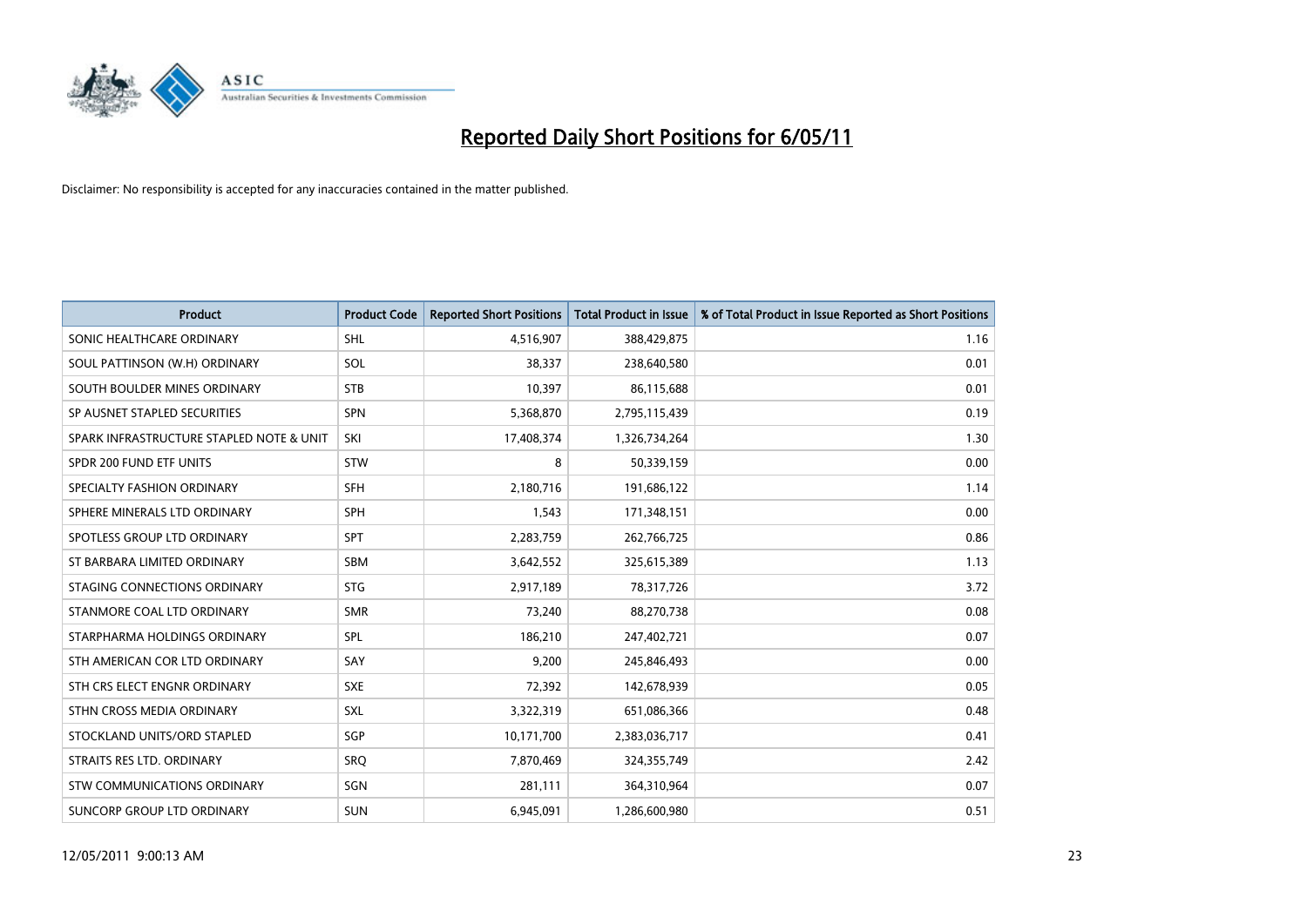

| <b>Product</b>                      | <b>Product Code</b> | <b>Reported Short Positions</b> | <b>Total Product in Issue</b> | % of Total Product in Issue Reported as Short Positions |
|-------------------------------------|---------------------|---------------------------------|-------------------------------|---------------------------------------------------------|
| SUNDANCE ENERGY ORDINARY            | <b>SEA</b>          | 86,916                          | 276,709,585                   | 0.03                                                    |
| SUNDANCE RESOURCES ORDINARY         | <b>SDL</b>          | 16,295,905                      | 2,722,509,168                 | 0.58                                                    |
| SUNLAND GROUP LTD ORDINARY          | <b>SDG</b>          | 13.041                          | 224,881,794                   | 0.00                                                    |
| SUPER RET REP LTD ORDINARY          | SUL                 | 79,584                          | 130,018,739                   | 0.07                                                    |
| <b>SWICK MINING ORDINARY</b>        | <b>SWK</b>          | 1,548                           | 236,724,970                   | 0.00                                                    |
| SYMEX HOLDINGS ORDINARY             | <b>SYM</b>          | 6,633                           | 142,481,091                   | 0.00                                                    |
| TABCORP HOLDINGS LTD ORDINARY       | <b>TAH</b>          | 10,811,978                      | 688,019,737                   | 1.54                                                    |
| <b>TALENT2 INTERNATION ORDINARY</b> | <b>TWO</b>          | 9,801                           | 142,434,450                   | 0.01                                                    |
| <b>TALISMAN MINING ORDINARY</b>     | <b>TLM</b>          | 3.079                           | 130,438,627                   | 0.00                                                    |
| TANAMI GOLD NL ORDINARY             | <b>TAM</b>          | 25,839                          | 260,997,677                   | 0.01                                                    |
| TAP OIL LIMITED ORDINARY            | <b>TAP</b>          | 645,014                         | 240,967,311                   | 0.27                                                    |
| <b>TARGET ENERGY ORDINARY</b>       | <b>TEX</b>          | 250,000                         | 249,471,966                   | 0.10                                                    |
| TASSAL GROUP LIMITED ORDINARY       | <b>TGR</b>          | 84,019                          | 146,304,404                   | 0.04                                                    |
| TATTS GROUP LTD ORDINARY            | <b>TTS</b>          | 14,651,981                      | 1,318,683,208                 | 1.10                                                    |
| TELECOM CORPORATION ORDINARY        | <b>TEL</b>          | 21,158,119                      | 1,924,652,813                 | 1.09                                                    |
| TELSTRA CORPORATION. ORDINARY       | <b>TLS</b>          | 45,992,638                      | 12,443,074,357                | 0.36                                                    |
| TEN NETWORK HOLDINGS ORDINARY       | <b>TEN</b>          | 39,466,482                      | 1,045,236,720                 | 3.77                                                    |
| TERANGA GOLD CORP CDI 1:1           | <b>TGZ</b>          | 333,340                         | 150,228,220                   | 0.21                                                    |
| TFS CORPORATION LTD ORDINARY        | <b>TFC</b>          | 65,951                          | 275,789,494                   | 0.02                                                    |
| THE REJECT SHOP ORDINARY            | <b>TRS</b>          | 626,137                         | 26,033,570                    | 2.38                                                    |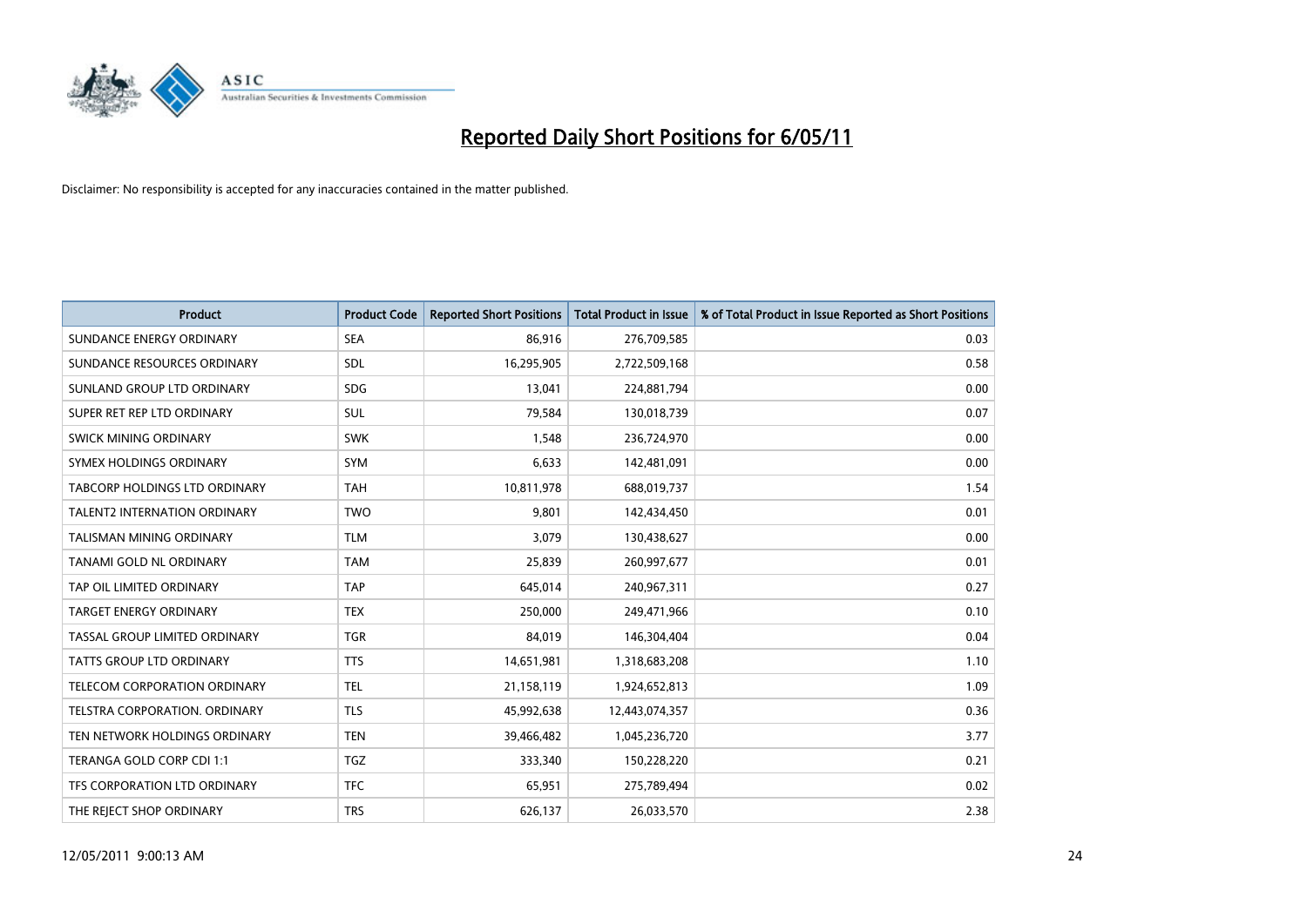

| <b>Product</b>                          | <b>Product Code</b> | <b>Reported Short Positions</b> | Total Product in Issue | % of Total Product in Issue Reported as Short Positions |
|-----------------------------------------|---------------------|---------------------------------|------------------------|---------------------------------------------------------|
| THOR MINING PLC CHESS DEPOSITARY        | <b>THR</b>          | 2,307                           | 222,489,120            | 0.00                                                    |
| THORN GROUP LIMITED ORDINARY            | <b>TGA</b>          | 2,363                           | 129,858,924            | 0.00                                                    |
| THUNDELARRA EXPLOR, ORDINARY            | <b>THX</b>          | 57,135                          | 153,578,927            | 0.04                                                    |
| <b>TIGER RESOURCES ORDINARY</b>         | <b>TGS</b>          | 342,106                         | 668,635,549            | 0.05                                                    |
| TIMBERCORP LIMITED ORDINARY             | <b>TIM</b>          | 90,074                          | 352,071,429            | 0.02                                                    |
| <b>TISHMAN SPEYER UNITS</b>             | <b>TSO</b>          | 103,880                         | 338,440,904            | 0.03                                                    |
| TNG LIMITED ORDINARY                    | <b>TNG</b>          | 4,321                           | 284,803,062            | 0.00                                                    |
| TOLL HOLDINGS LTD ORDINARY              | <b>TOL</b>          | 17,403,499                      | 710,128,531            | 2.43                                                    |
| TORO ENERGY LIMITED ORDINARY            | <b>TOE</b>          | 35,404                          | 964,936,676            | 0.00                                                    |
| <b>TOWER AUSTRALIA ORDINARY</b>         | <b>TAL</b>          | 402,509                         | 419,652,394            | 0.08                                                    |
| TOWER LIMITED ORDINARY                  | <b>TWR</b>          | 690,119                         | 263,603,448            | 0.26                                                    |
| TOX FREE SOLUTIONS ORDINARY             | <b>TOX</b>          | 37,472                          | 92,290,500             | 0.04                                                    |
| TPG TELECOM LIMITED ORDINARY            | <b>TPM</b>          | 4,260,968                       | 775,522,421            | 0.55                                                    |
| TRANSFIELD SERV INFR STAPLED SECURITIES | <b>TSI</b>          | 154,688                         | 438,756,421            | 0.04                                                    |
| <b>TRANSFIELD SERVICES ORDINARY</b>     | <b>TSE</b>          | 8,473,991                       | 549,715,957            | 1.54                                                    |
| TRANSPACIFIC INDUST, ORDINARY           | <b>TPI</b>          | 15,613,903                      | 960,638,735            | 1.61                                                    |
| TRANSURBAN GROUP TRIPLE STAPLED SEC.    | <b>TCL</b>          | 3,177,688                       | 1,443,543,731          | 0.20                                                    |
| TRINITY GROUP STAPLED SECURITIES        | <b>TCQ</b>          | 3,419                           | 203,405,927            | 0.00                                                    |
| TROY RESOURCES NL ORDINARY              | <b>TRY</b>          | 41,629                          | 87,968,823             | 0.04                                                    |
| UGL LIMITED ORDINARY                    | <b>UGL</b>          | 5,162,608                       | 166,047,171            | 3.10                                                    |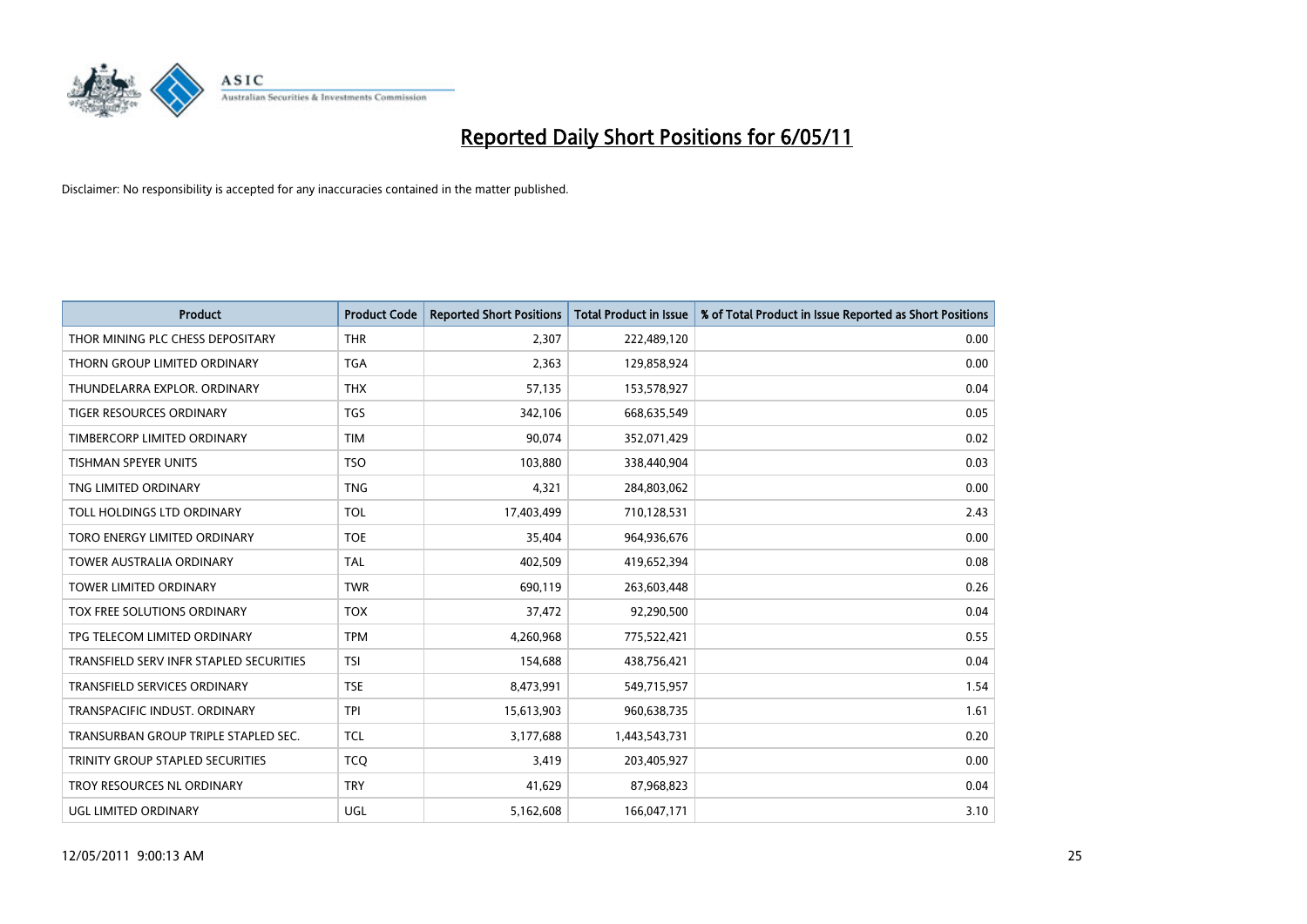

| <b>Product</b>                            | <b>Product Code</b> | <b>Reported Short Positions</b> | <b>Total Product in Issue</b> | % of Total Product in Issue Reported as Short Positions |
|-------------------------------------------|---------------------|---------------------------------|-------------------------------|---------------------------------------------------------|
| UNILIFE CORPORATION CDI US PROHIBITED     | <b>UNS</b>          | 600,836                         | 273,283,389                   | 0.21                                                    |
| UXC LIMITED ORDINARY                      | <b>UXC</b>          | 45,584                          | 305,789,718                   | 0.01                                                    |
| VALAD PROPERTY GROUP STAPLED US PROHIBIT. | <b>VPG</b>          | 3,909,008                       | 115,108,116                   | 3.39                                                    |
| <b>VDM GROUP LIMITED ORDINARY</b>         | <b>VMG</b>          | 11,116                          | 193,127,749                   | 0.01                                                    |
| <b>VENTURE MINERALS ORDINARY</b>          | <b>VMS</b>          | 152,539                         | 220,943,592                   | 0.06                                                    |
| <b>VILLAGE ROADSHOW LTD ORDINARY</b>      | <b>VRL</b>          | 194                             | 151,439,777                   | 0.00                                                    |
| <b>VIRGIN BLUE HOLDINGS ORDINARY</b>      | <b>VBA</b>          | 41,390,027                      | 2,210,197,600                 | 1.85                                                    |
| <b>VISION GROUP HLDGS ORDINARY</b>        | <b>VGH</b>          | 78,000                          | 74,061,110                    | 0.11                                                    |
| VITA GROUP LTD ORDINARY                   | <b>VTG</b>          | 75,190                          | 142,499,800                   | 0.05                                                    |
| VITERRA INC CDI 1:1                       | <b>VTA</b>          | 3,828                           | 68,629,939                    | 0.01                                                    |
| <b>WATPAC LIMITED ORDINARY</b>            | <b>WTP</b>          | 48,132                          | 183,341,382                   | 0.01                                                    |
| <b>WDS LIMITED ORDINARY</b>               | <b>WDS</b>          | 701                             | 144,055,662                   | 0.00                                                    |
| WEBJET LIMITED ORDINARY                   | <b>WEB</b>          | 423,651                         | 77,961,278                    | 0.54                                                    |
| <b>WESFARMERS LIMITED ORDINARY</b>        | <b>WES</b>          | 21,156,755                      | 1,005,197,704                 | 2.08                                                    |
| WESFARMERS LIMITED PARTIALLY PROTECTED    | <b>WESN</b>         | 75,464                          | 151,874,458                   | 0.04                                                    |
| WESTERN AREAS NL ORDINARY                 | <b>WSA</b>          | 6,625,995                       | 179,735,899                   | 3.70                                                    |
| WESTERN DESERT RES. ORDINARY              | <b>WDR</b>          | 948                             | 154,688,785                   | 0.00                                                    |
| WESTFIELD GROUP ORD/UNIT STAPLED SEC      | <b>WDC</b>          | 8,613,825                       | 2,308,988,539                 | 0.34                                                    |
| WESTFIELD RETAIL TST UNIT STAPLED         | <b>WRT</b>          | 29,344,066                      | 3,054,166,195                 | 0.96                                                    |
| WESTPAC BANKING CORP ORDINARY             | <b>WBC</b>          | 22,977,123                      | 3,009,519,710                 | 0.72                                                    |